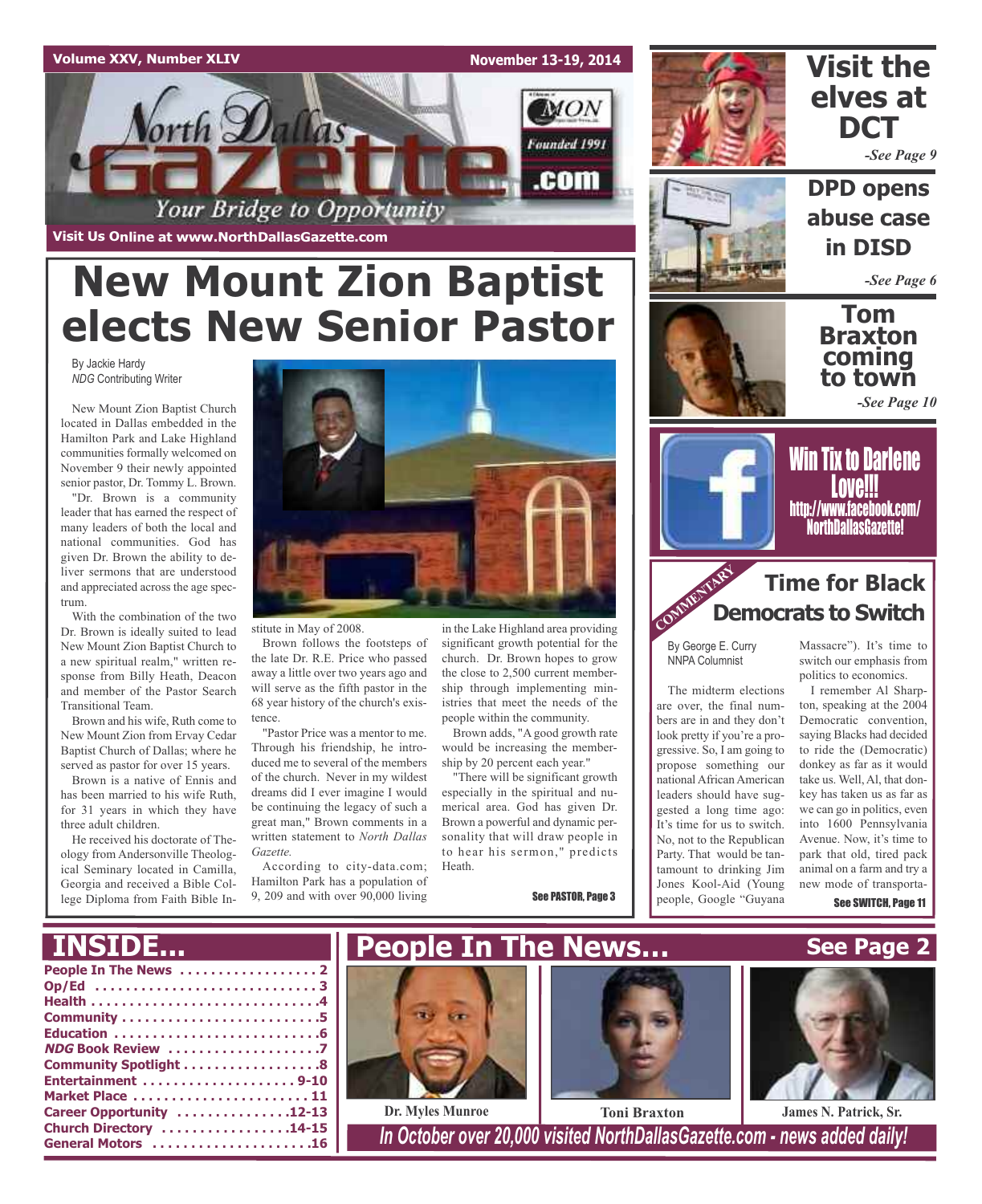#### **People in the News www.NorthDallasGazette.com**

# **Dr. Myles Munroe**

Tragically Dr. Myles Munroe, his wife and seven others perished over the weekend in a plane crash. A leader of leaders, Dr. Myles Munroe was an internationally renowned author, lecturer, teacher, life coach, government consultant, and leadership mentor. He spent the last thirty years traveling the world and training leaders in business, education, government, and religion. He delivered his message on personal and professional development to more than 500,000 people yearly and millions through



his Media program.

Dr. Munroe was also the founder of the Board of Trustees of the International Third World Leaders Association (ITWLA)—an allprofessional global network of leaders, focusing on for-

# **Toni Braxton**

For 23 years, the NAACP Beverly Hills/Hollywood branch has produced a starstudded gala honoring thespians for their astonishing achievement in entertainment and theatre. This year, the branch will be joined by its partners Wells Fargo, The City of Los Angeles (Councilman Bernard Parks) and Rent-A-Center at the Saban Theatre in Beverly Hills on Monday, November 17, 2014 to honor Emmy Award winner and NAACP Image Award nominee Glynn Turman, Grammy Award winner



Toni Braxton and theatre sensation Roger Guenveur Smith.

Lifetime Achievement Award honoree Glynn Turman started his acting career in New York theatre, working along legends such as Sidney Poitier and Ruby Dee, but after his move to Dr. Munroe is a multigifted, international motivational speaker, best-selling author, and business consultant to governments, Fortune 500 Companies, and corporations, addressing the critical issues that affect

mal leadership development and training primarily in developing nations. He is also the founder and president of Bahamas Faith Ministries International (BFMI), an all-encompassing network of ministries headquartered in Nassau, Bahamas. Additionally, he serves as Senior Pastor of BFM International Fellowship, one of the largest churches in his native country, the Bahamas.

Los Angeles, he quickly became a staple of film and television landing notable roles on such series as "Peyton Place", "A Different World" and "The Wire".

Six-time Grammy Award winning singer/songwriter, Toni Braxton will be honored with the Spirit Award. After decades of dazzling fans with her vocals Braxton returned to Broadway to showcase her theatre acting skills with ten-time Grammy Award winning singer/songwriter, producer and life time friend Kenny

every aspect of human, professional, leadership, social, and spiritual development. He wrote over 38 books; many of which have become best-selling books in the marketplace including Becoming a Leader, The Spirit of Leadership, The Principles & Power of Vision, The Pursuit of Purpose, Rediscovering the Kingdom, Understanding Your Potential, Releasing Your Potential, God's Big Idea, and In Charge among many others.

Dr. Munroe represented his country as the youngest recipient of the Queen's Birthday Honors of the Order of The British Empire

"BabyFace" Edmonds (who will present Braxton with her award during the show) in a phenomenal performance of "After Midnight".

Trailblazer Award honoree Roger Guenveur Smith transformed his Obie Award-wining solo performance of "A Huey P. Newton Story" into a Peabody Award-winning telefilm. The Los Angeles Times and LA Weekly announced Smith's recent play "Rodney King" as among the season's best. He is an actor, writer, director and now trailblazer whose work lights up the international stage and screen.

(OBE) Award 1998 bestowed by Her Majesty, Queen Elizabeth of England, for his spiritual and social contributions to the national development of the Bahamas.

He was also honored by the government of the Bahamas with the Silver Jubilee Award (SJA) for providing twenty-five years of outstanding service to the Bahamas in the category of spiritual, social and religious development.

Born Myles Egbert Munroe in 1954 in Nassau, Bahamas, Munroe grew up poor in a family of eleven children. Raised in the Nas-

Regional President of Community Bank, John Sotoodeh will receive the President's Award and Senior Vice President of Wells Fargo, Byron Reed will be honored with the Community Service Award for their continued work and support in the community and for their efforts to help keep the arts alive in Los Angeles.

Rising to fame in the beginning of the 1990s, Braxton quickly established herself as an R&B icon and became one of the best-selling female artists of the 1990s decade, garnering her honorific titles such as the "Queen of R&B" and being sau suburb of Bain Town, he was a life-long resident of the Commonwealth. Munroe became a Christian during his teenage years, later attending Oral Roberts University (ORU) where he received his Bachelor of Fine Arts, Education, and Theology in 1978 and a Master's degree in administration from the University of Tulsa in 1980.

Munroe was also the recipient of honorary doctoral degrees from various schools of higher education and served as an adjunct professor of the Graduate School of Theology at ORU.

recognized as one of the most outstanding voices of this generation.

Throughout her career, Braxton has sold over 66 million records. She has won six Grammy Awards, nine Billboard Music Awards, seven American Music Awards and several other awards. Aside from her success in music, Braxton has become a television personality, being involved in the 7th season of the reality show Dancing with the Stars and in a reality series entitled Braxton Family Values. On September 18, 2011, Braxton was inducted into the Georgia Music Hall of Fame.

# **James N. Patrick, Sr.**

When the safety of the United States is threatened, three Americans risk their lives to uncover and expose a global conspiracy to defraud the nation of trillions of dollars in an operation funded by war profiteering and illegal drug sales. The activities are sanctioned by the CIA, controlled by organized crime and laundered by Wall Street traders.

That's the storyline of "Blood Profit\$: The Lithium Conspiracy," a political thriller written by James N. Patrick Sr. and J. Victor Tomaszek. Patrick will sell and sign copies of the novel 9 a.m. to noon Friday, Nov. 14, at Kroger, 5021 Teasley Lane, in Denton; he also will sell and



sign copies 1-3 p.m. Saturday, Nov. 15, at Barnes & Noble SMU, 3060 Mockingbird Lane, in Dallas.

"Blood Profit\$" is the first book by first-time author Patrick and five-time novelist Tomaszek. The next book in the series could be released next year, Patrick said.

"We started writing the books via email several years ago, coming at the story from different life experiences and political beliefs," said Patrick, who met Tomaszek through their shared love of alpacas. "The main characters of the first book are like many people the readers probably know, and they face ethical and moral decisions throughout the story." "Blood Profit explores

how far the United States could fall as greed, entitlements and corruption all gain greater acceptance. The book is available at w w w . R o u n d f i r e - Books.com and other major book sellers, including www.Amazon.com.

"The book has received excellent reviews since it was released a few months ago," Patrick said. "Readers really like all the story's twists and turns."

Patrick is a former senior executive, research think tank founder, keynote speaker and life coach. He is a specialist in world affairs, trend analysis and business and change. Patrick owns Patricks' Pastures Alpaca Ranch in Denton. He also owns and operates Old Irish Bed & Breakfast - Wedding and Event Center in Denton.

Tomaszek resides in the Chicago area. His other books are not political thrillers.

A recent reviewer shared: "Well written, and a great read. I enjoyed watching the plot unfold, and felt like I was sitting in the meetings with the characters."



*2 | November 13-19, 2014 | North Dallas Gazette*

*For the 411 in the community, go to www.northdallasgazette.com*

¥ If you qualify. \*Fees quoted above are minimum down payment needed to begin processing your case.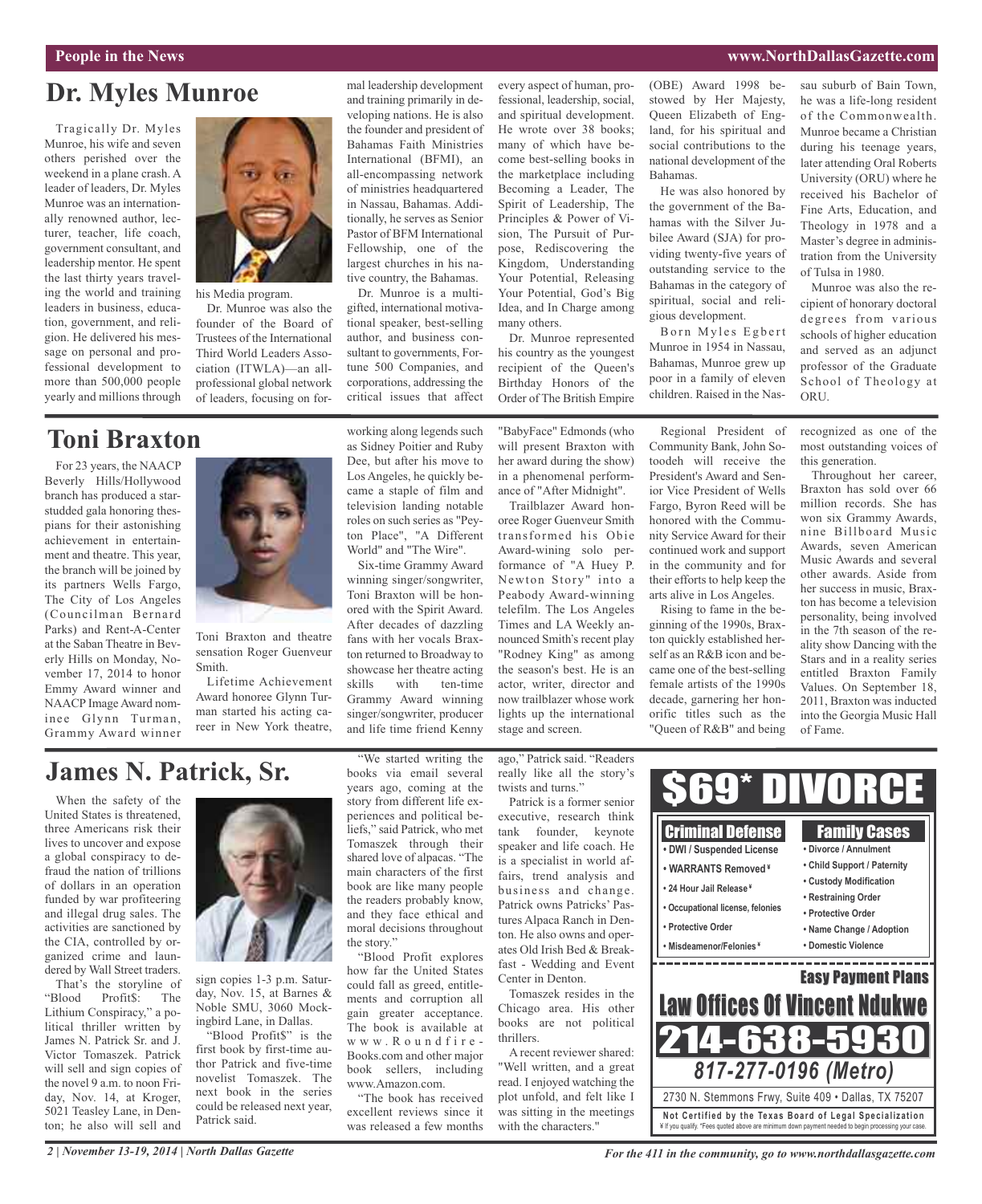#### **www.NorthDallasGazette.com Op-Ed**



*unsolicited material and reserves the right to edit and make appropriate revisions.*

> *"Do what you say you are going to do ... when you say you are going to do it."*

**Publisher's Office:** publisher@northdallasgazette.com

**Sales Department:** marketing@northdallasgazette.com

#### **Editorial Department:**

editor@northdallasgazette.com

#### **Online:**

www.NorthDallasGazette.com www.twitter.com/NDGEditor www.facebook.com/NorthDallasGazette www.pinterest.com/NDallasGazette

# STAFF

**Chairman Emeritus** *Jim Bochum 1933 – 2009*

**Published By** *Minority Opportunity News, Inc.*

> **Web Master** *Todd Jones*

**Special Projects Manager** *Edward Dewayne "Preacher Boy" Gibson, Jr. James C. Allen*

**Community Marketing** *Nina Garcia*

**Religious/ Marketing Editor** *Shirley Demus Tarpley*

#### **Advisory Board:**

*John Dudley Myrtle Hightower Fred Moses Annie Dickson Cecil Starks Willie Wattley Coty Rodriguez-Anderson B. J. Williams Denise Upchurch Barbara Simpkins, ADVISORY BOARD SECRETARY*

**and Entertainment** *Jessica Brewer* **Contributing Writers** *Jackie Hardy*

**VP of Digital Marketing**

**Editor** *Ruth Ferguson*

#### *Ivy N. McQuain Terri Schlichenmeyer Nicole Scott Tamarind Phinisee D'Andrea Willis*

#### **Editorial Writers** *Ivy N. McQuain Ruth Ferguson Nicole Scott*

**Production** *David Wilfong*

#### **Advisory Board Committees:**

*Public Relations Planning and Implementation* Cecil Starks, CHAIRPERSON *Business Growth Referral*

John Dudley, CHAIRPERSON *Program Policy Development*

Annie Dickson, Chairper

*Quality Assurance* Myrtle Hightower, CHAIRPERSON Coty Rodriguez

*The North Dallas Gazette, formerly Minority Opportunity News, was founded in July 1991, by Mr.Jim Bochum and Mr.Thurman R. Jones. North Dallas Gazette is a wholly owned subsidairy of Minority Oppotunity News, Inc.*

# **Democrats have no consistent message**

By Julianne Malveaux NNPA Columnist

Pundits are likely to spend the next several weeks attempting to explain the many reasons that Republicans simply kicked the Democrats square in the hind parts to dominate both houses of Congress in ways that had not been expected. With turnout at abysmal  $low - 33$  percent – two thirds of the electorate didn't think this election important enough to vote. President Obama had it right when he said he heard them.

Many of those who cared enough didn't have the opportunity to vote since voter suppression laws may have reduced the number of people willing to vote by 2.4 percent. The reduction of early voting days, the requirement of additional ID (in Kansas proof of citizenship could be requested), the elimination of same-day registration were among the tools Republican state legislatures used to suppress the vote, especially the African

#### American vote. The tactic worked. Too many races were decided by minuscule margins, and laws that encouraged rather than discouraged voter participation might have made a differ-

ence. In North Carolina, Senator Kay Hagan (D) lost by just 48,000 votes, or 1.7 percent of the vote, despite a robust Moral Monday movement that encouraged voter participation. In Florida, the governor's race was decided narrowly, and the current governor reduced the ways former felons had to restore their voting rights.

There were some cases were Republicans simply trounced Democrats – Mitch McConnell (R) handily won his race over Alison Lundergan, a refreshing female candidate who had support from the Clintons, among others. In Maryland, the one-time frontrunner, Lt. Governor Anthony Brown lost to Republican Larry Hogan, a businessman who hit hard on tax increases without offer-

# PASTOR, continued from Page 1

Brown will lead a fulltime staff of nine as well as oversee a total of 13 ministries and 38 auxiliaries that range in Youth, Women, and Small Group Ministries.

"Implementing our Social Media Ministry will be key to reaching the younger generation. Through Facebook, Twitter, Instagram, and other social networks; we will engage them one click at a time,'' Brown advises.

Heath expressed his confidence in Brown leading the next generation and witnessed first-hand his ability to reach the youth at the church's Annual Back-to-School Youth Revival that Brown led every year in September.

" We are all very confident that Dr. Brown will mesh well with our youth. Dr. Brown has delivered

sermons to our youth backto-school revivals for at least the past 5 years. Each year they looked forward with great expectations to hearing him in the month of

September," adds Heath. Pastors leading churches within the African American community understand the social issues and complexities facing many of its congregants and understand the important role the church plays in creating solutions for those social issues unique to the African American community.

"Dr. Price leaves a legacy of distinction. Not only was he a great Pastor, but he was also involved in the civic arena as well as the political arena," shares Brown.

Brown wants to continue the legacy of civic and political involvement left by his predecessor, the late Dr. R.E. Price. He attended the ing a single idea about how he might pay for the programs he supported, and cut (as he promised) taxes and spending.

Too many Democratic Senators were elected on the Obama coattails in 2008, and chose to jog away from the president this election. Instead of running away from the president, Democrats needed to embrace him. The economy has improved, and President Obama's proposal to increase the minimum wage will help millions of lowwage workers.

Millions more Americans have health care since the Affordable Care Act was passed. The Obama administration hasn't tooted its own horn enough, and the Senators who have supported his work, even tepidly, ought to have been the ones to toot it. Some, like Kay Hagan in North Carolina, ran from Obama because he wasn't popular in their state. They lost anyway. Imagine if Democrats were as united as Republicans in putting a message

Freedom Sunday Clergy Luncheon held on October 20; where pastors from all over the metroplex came together to strategize on efforts to educate and increase

Brown sees improving voter participation as one of the many critical components to addressing social issues facing the community, but also shared his vision of having social service ministers within the

"It is my desire to help people have a better quality of life not only from a spiritual standpoint, but from a personal one as well.

Not only would I like to see improved voting participation but, social service ministers as well," adds Brown regarding his vision on community outreach ini-

Serving as General Secretary of the National Missionary Baptist Convention

voter registration.

church.

tiatives.

out there.

Noneconomic issues, such as ISIS and the handling of the Ebola virus presence in the United States, have been among the reasons President Obama's popularity has plummeted. The fact that Democrats have yet to promote a strong, cohesive, economic justice agenda is another. You can't sleep with Wall Street on one hand and talk about wage increases on another without showing that Wall Street and corporate America pay their fair share of taxes. When Democrats send mixed signals, the Democratic base is indifferent to a mid-term election and people stay home.

Republican dominance might not have the effect Republicans hope for it to have. President Obama still has veto power. And Republicans have the opportunity to squander their legislative dominance, setting up the opportunity for a Democratic victory in 2016. But this 2014 election ought to remind Democrats that

#### See MESSAGE, Page 6

of America and holding other national offices within the Convention for over the past 20 years; Brown feels has helped to position him to be able to face the challenges that come with leading a church such as New Mount Zion.

"Organizing programs and overseeing presidential elections for our Convention has allowed me to meet people across the United States," he adds.

"Dr. Brown, with his educational and business accomplishments, will move New Mount Zion to a somewhat brighter spot on the national scene…

"In my personal opinion, I believe that Dr. Brown's leadership will only serve to expand the legacy that Pastor Price left. Both will ultimately be defined as great gospel preachers who loved the Lord God and doing his work," adds Heath.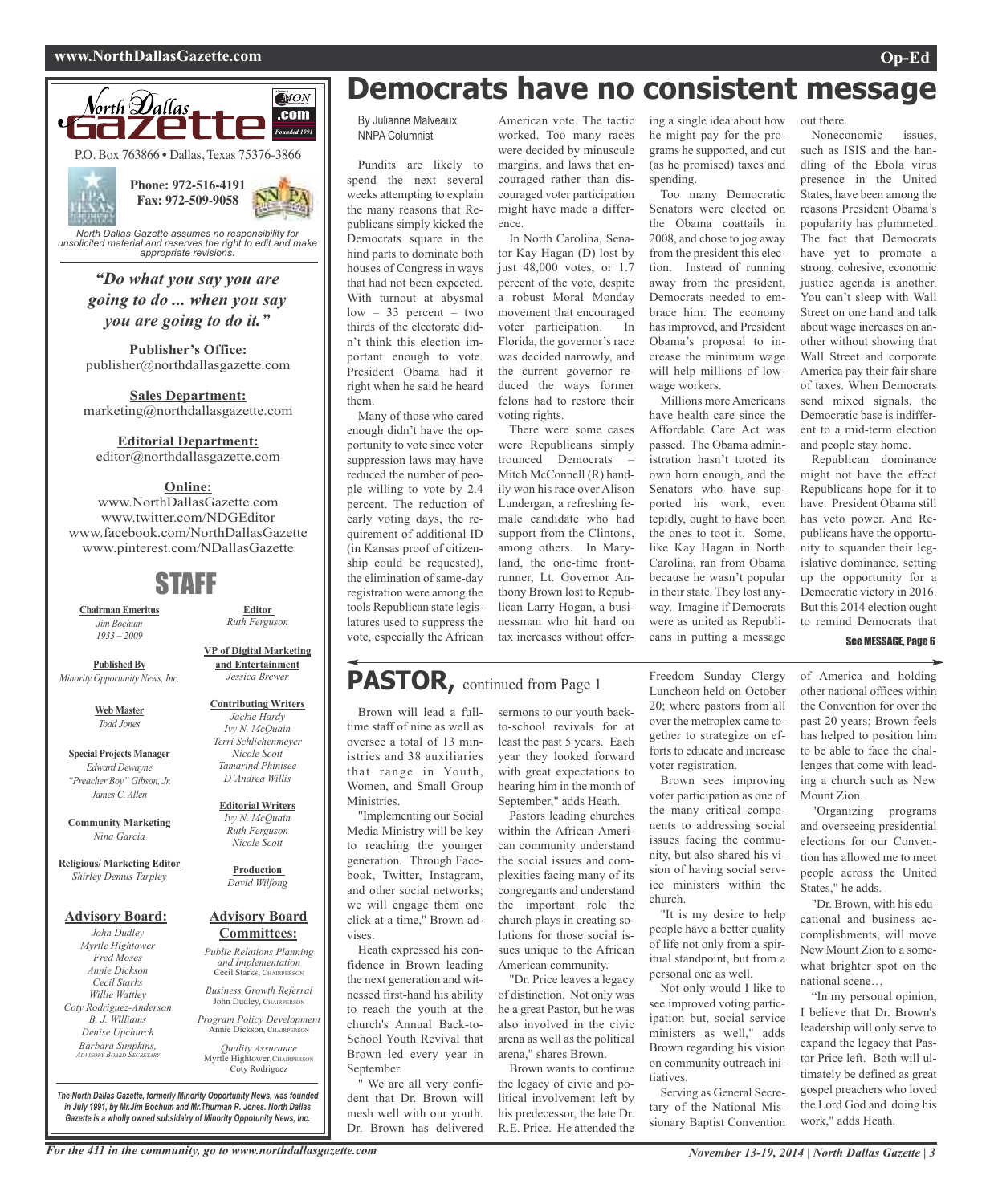# **What will you find during medicare open enrollment?** Enrollment period runs from Oct. 15 - Dec. 7

Your health needs change from year to year. And, your health plan may change the benefits and costs each year too.

That's why it's important to review your Medicare choices each fall. Compare your current plan to new options and see if you can lower some costs or to find a plan that better suit your needs.

Open Enrollment is the one time of year when ALL people with Medicare can see what new benefits Medicare has to offer and make changes to their coverage.

Whether you have Original Medicare or a Medicare Advantage plan, you'll still have the same benefits and security you have now: • Certain preventive ben-

efits – including cancer screenings – are available at no cost to you when provided by qualified and participating health professionals. The annual wellness visit lets you sit down with your doctor and discuss your health care needs and the best ways to stay healthy.

• Medicare will notify you about plan performance and use its online Plan Finder to encourage enrollment in quality plans.

• In 2015, if you reach the "donut hole" in Medicare's prescription drug benefit, you'll get a 55% discount on covered brand name drugs and see increased savings on generic drugs. It's worth it to take the time to review and compare, but you don't have to do it alone. Medicare is available to help.

• Visit Medicare.gov/find-aplan to compare your current coverage with all of the options that are available in your area, and enroll in a new plan if you decide to make a change.

• Call 1-800-MEDICARE (1-800-633-4227) 24-hours a day/7 days a week to find out more about your coverage options. TTY users should call 1-877-486- 2048.

• Review the Medicare & You 2015 handbook. It's mailed to people with Medicare in September.

• If you have limited income and resources, you may be able to get Extra Help paying your prescription drug coverage costs. For more information, visit socialsecurity.gov/i1020 or

call Social Security at 1- 800-772-1213. TTY users should call 1-800-325- 0778.

• Get one-on-one help from your State Health Insurance Assistance Program (SHIP). Visit Medicare.gov/ contacts or call 1-800- MEDICARE to get the phone number.

*This message is brought to you by the U.S. Department of Health & Human Services.*

# **North Texas Food Bank campaign hopes to raise \$7.5 million to feed hungry residents during the holidays**

The North Texas Food Bank (NTFB) unveiled its first Holidays Without Hunger: North Texas Food Bank Holiday Giving Guide, featuring a variety of ways to donate and help put food on tables for children, families and seniors in need this season and throughout the year. Items from the online Holiday Giving Guide were brought to life at a launch event at the NTFB distribution center, featuring Santa and his elves, volunteers sorting food, and an inspiring personal story as told by a Food Pantry client. The new Holiday Giving Guide supports NTFB's \$7.5 million holiday fundraising goal needed to sustain food distribution for Hungry North Texans.

"While some people wish for the hottest toys, the latest gadgets, or new clothes during the holidays, far too many just hope to put food on the table during this important season. So we are unveiling our first Holidays Without Hunger: North Texas Food Bank Holiday Giving Guide, as a festive way for people to give and help our neighbors in need," said Jan Pruitt, NTFB president and CEO.

"NTFB aims to raise 40 percent of our annual funds from November through December, so we especially need the community's help to reach our \$7.5 million holiday fundraising goal and bring full plates and big smiles to our neighbors in North Texas." Supporters can browse through the online North Texas Food Bank Holiday Giving Guide to made a donation to purchase much-needed warehouse equipment or support critical programs like Food 4 Kids.

Items include:

• Food 4 Kids Backpack – Sponsor a Student (\$200 per student/per school year) • Pallet of Produce – To Feed Families in Need (\$350)

• Electric Pallet Jack (\$5,500, NTFB needs five) • Produce Distribution Truck (\$60,000)

• Produce Distribution Trailer (\$100,000, NTFB needs two)

• Pet Bandana benefiting Food 4 Paws (\$10 for small size & \$15 for larger size) • NTFB Holiday Cards

(10 cards for \$50) "There's no greater gift than one that also gives to others. Consider making a corporate or personal donation to NTFB in someone's honor or memory this holiday season, and know that your generosity will help to ensure that others do not go hungry this holiday season," said Pruitt.

Stephanie White added, "As a single parent of four

2141749-0040

children and disabled veteran currently searching for a job, I needed help to provide for my family," said White, a client at NTFB partner agency Our Community Pantry. "We had been living off of noodle soup for weeks when my four-year-old stopped eating, begging for something else. That's when I went to North Texas Food Bank and Our Community Pantry for help-- they provided nourishing food and I finally saw the light at the end of the tunnel! Thanks to generous supporters, I am able to make dinner for my children during this difficult time.'

The community can give back in numerous ways whether through the Holidays Without Hunger: North Texas Food Bank Holiday Giving Guide, volunteering at the NTFB distribution center, or making a donation of any amount.

Hunger by the Numbers: • Every \$1 donated provides 3 meals for hungry North Texans

• 1 in every 4 children in North Texas are at risk of hunger

• NTFB provides access to 170,000 nutritious meals a day BUT the need is 250,000

# **Upbeat walking style might lift your mood**

(HealthDay News) -- The way you walk can affect your mood, according to a new study.

Previous research has shown that depressed people move differently from happy people, according to study co-author Nikolaus Troje, a senior fellow at the Canadian Institute for Advanced Research.

"It is not surprising that our mood, the way we feel, affects how we walk, but we want to see whether the way we move also affects how we feel," he said in an institute news release.

For this study, partici-

pants were shown a list of positive and negative words -- words like "pretty" and "afraid." They were then asked to walk on a treadmill in either a depressed style - - with their shoulders rolled forward and limited arm movement -- or in a bouncier, happier way.

After they got off the treadmill, the volunteers were asked to recall the words they were shown before they began walking. Those who walked in a depressed way remembered many more negative words than those who walked in a happy way.

The study, published online, will appear in the March 2015 issue of the Journal of Behavior Therapy and Experimental Psychiatry. While researchers found a link between gait and mood, the study did not prove cause and effect.

Troje said this study increases understanding of how mood can affect memory. Depressed people are much more likely to remember negative events rather than positive ones, he said.

*SOURCE: Canadian Institute for Advanced Research, newsrelease, Oct. 15, 2014.*

**INJURED IN AN ACCIDENT?** Let Us Get You The Help & Money You Deserve

Auto Accidents 18 Wheeler Wrecks Slip & Fall (214) 749-0040 We Also Handle Criminal Defense & Wills and **Probate Free Parsonol Injury** Gina Smith & Associates **Consultation** 

4 November 13-19, 2014 | North Dallas Gazette Service of All in the community, go to www.northdallasgazette.com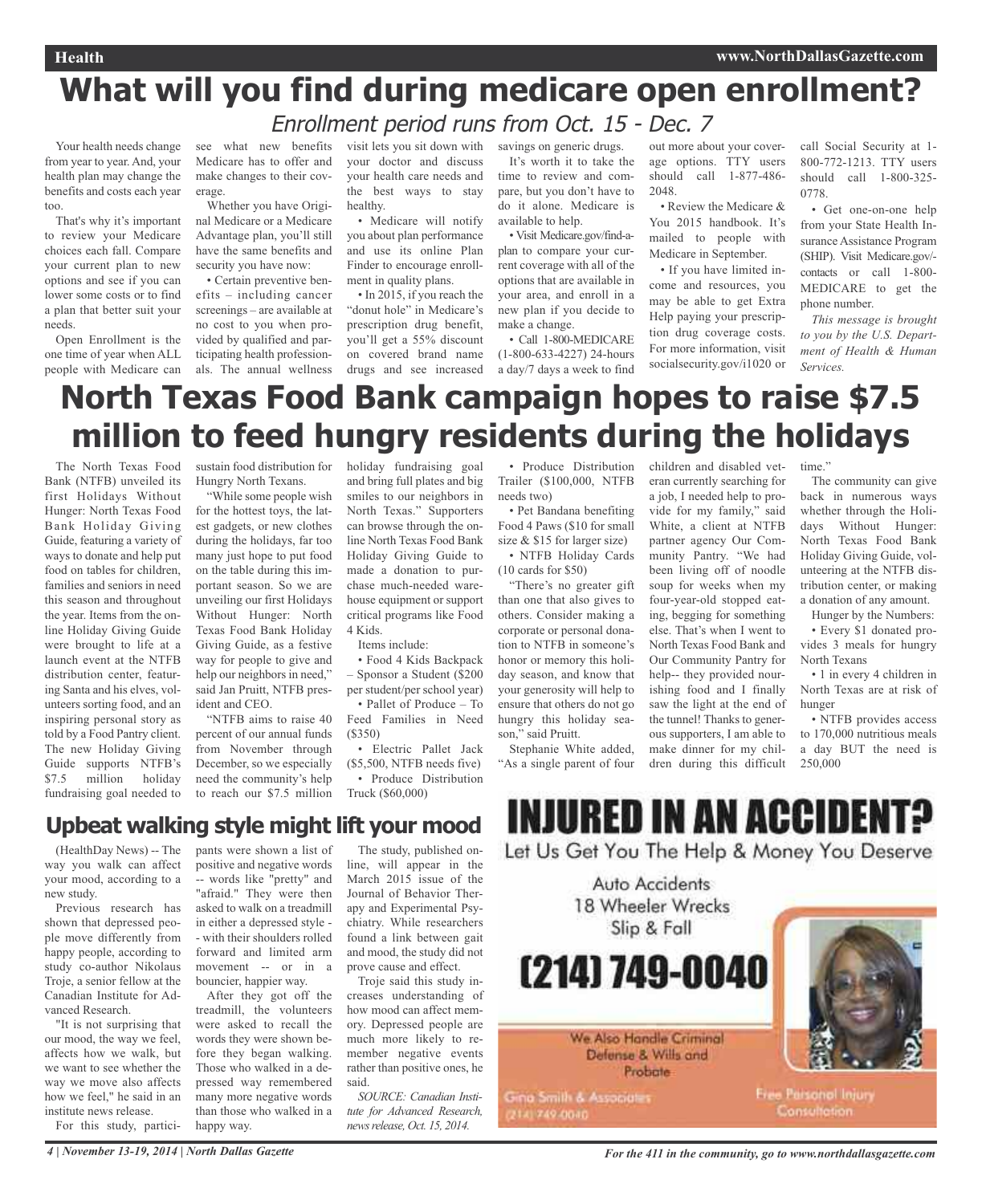### **Community News**

# **Golden Corral Restaurants Salute America's Heroes with 14th Annual Free Dinner on Military Appreciation Monday Gary Sinise and Collective Soul Help Salute Our Nation's Heroes**

On Monday, Nov. 17, Golden Corral will thank thousands of active duty and retired United States military personnel for their service with a free dinner buffet and beverage, while raising donations for DAV (Disabled American Veterans). A tradition started 13 years ago to celebrate our

nation's heroes, Golden Corral's Military Appreciation Monday has served more than 4 million complimentary meals to military personnel and generated more than \$8.8 million dollars in guest contributions to support community-based service initiatives for veterans.

had the pleasure to partner with Golden Corral in supporting our troops, past and present, through Military Appreciation Monday," said Gary Sinise, actor and partner. "The number of meals given away and amount of money donated in the past 13 years really distinguishes

"This is the 10th year I've Golden Corral's commitment to the military. I'm proud and happy to help raise awareness for Golden Corral Military Appreciation Monday."

Golden Corral will serve free dinner buffets with beverage from 5 p.m. to 9 p.m. on Nov. 17 to any person who is or has served in

a United States Military branch, including the National Guard and Reserves – identification is not required.

State and local DAV representatives will be on-site at all Golden Corral locations coordinating the collection of donations from customers.

While only current and former military qualify for the free meal, everyone is encouraged to come out and show support for our veterans.

For more information on Military Appreciation Monday, please visit http://www.goldencorral.co m/military/.

# **DFW residents can provide input on proposed express rail service**

AUSTIN – The Texas Department of Transportation and the Federal Railroad Administration (FRA) will host three meetings to receive comments from the public on the proposed DFW Core Express Service, the proposed 32-mile, highspeed/express rail line between Dallas and Fort Worth. TxDOT and the FRA are gathering public comments to include in the rail line's official Environmental Impact Statement (EIS).

The public is invited to share input on potential track routes, station locations and any potential impacts such a line could have on the environment. The public scoping meetings are part of the public comment period that is required by the National Environmental Policy Act (NEPA).

"Receiving feedback from the public will provide TxDOT and the FRA with the information needed to conduct a thorough environmental and economic assessment of the project," said Bill Meadows, chairman of the Commission for High-Speed Rail in the Dallas/Fort Worth region. "The transparency of the public comment period will also ensure all federal and state

guidelines are met for this will remain open until Dec. proposal."

All meetings will cover the same topics and follow the same format: a public information open house followed by a brief presentation and opportunity for comment. Those unable to attend the meetings in person can still submit comments to official EIS online. The public comment period

15, 2014.

### **Wednesday, Nov. 19**

11 a.m. to 2 p.m. (12:30 p.m. presentation, 1 p.m. public comments)

North Central Texas Council of Government Transportation Council

Room 616 Six Flags Drive, Ar-

lington, Texas 76005

**Thursday, Nov. 20**

4:30 p.m. to 7:30 p.m. (6 p.m. presentation, 6:30 public comments)

Erik Jonsson Central Library (Downtown)

First Floor Auditorium 1515 Young Street, Dallas, TX 75201

More information on the project can be found at TxDOT.gov.



### **Same Day Move-In • GREAT Location!! (Dallas)**

STOP PAYING SO MANY FEES! Our rent is FULL SERVICE. We pay for utilities – electricity, heating, air conditioning, and janitorial services … it's all included! No "Plus-E" – No "CAM." NO PERSONAL OR BUSINESS FINANCIAL HISTORY REQUIRED! GREAT DEALS ON ONE-ROOM SUITES! --- STOP PAYING TOO MUCH RENT! (Just North of Downtown Dallas)

• Surveillance Camera • No Application or Application Fees • Five-Page lease - Short & Simple • Extremely Competitive Rates • Same-Day Move-In • Flexible Lease Terms • On-site Management, Maintenance, Leasing and Space Planning • Ample, Convenient Parking • No Credit Check • Beautiful Glass & architecturally unique Building! **Rent Starting at \$199 per month (9.99/sq.ft.)**

Office / Medical Space 1327 Empire Central (@ I-35 Stemmons Freeway) Dallas, TX 75247 (972) 432-5219

NDG now has a "Special Advertising Package" for churches and non-profit organizations that need to let the community know about your Special Event.

# Opportunity You Can Measure...

### **Church Events**

### **Non-Profit Org. Events**

- Church Anniversary • Fundraisers
- Pastor's Anniversary
- Women's Day
- Men's Day
- (Concerts) • Special Events (Personal or Community)
- Special Rate \$199

(Black & White, per insertion) Ad size - 4.905" x 6" (Quarter Page, B&W) (NOTE: Color Ad \$75 extra per inserion) Production disclaimer - NDG ad meake-ready is not included in promotion. Layout/production of "copy ready" ad will be a nominal extra cost. E-mail ad copy to: Marketing@NorthDallasGazette.com or call our Marketing Department today!

# 972-432-5219



*For the 411 in the community, go to www.northdallasgazette.com*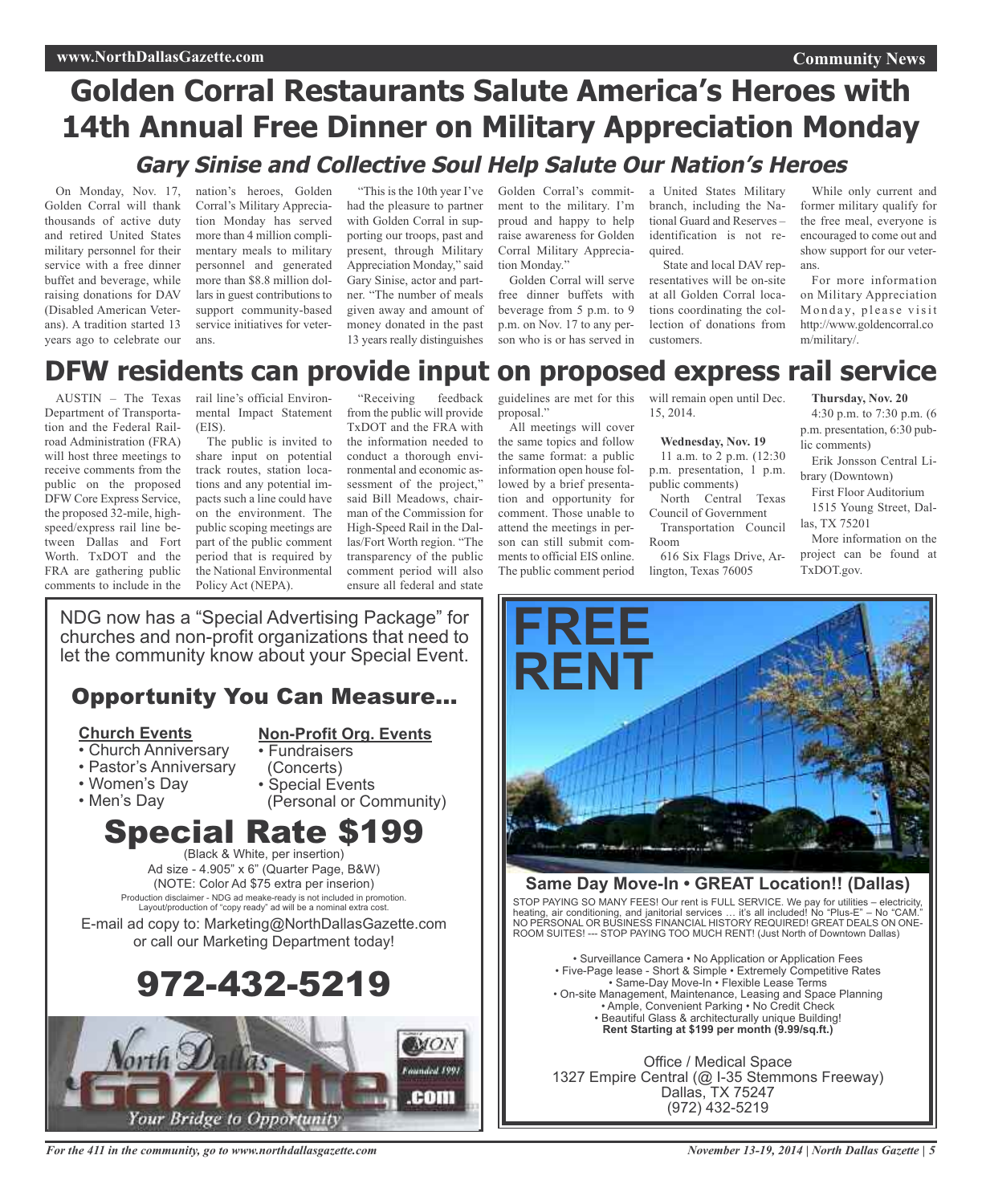# **Destination College hosts 'The Princeton Review: Test- ing Strategies'**

The Destination College department at Collin College will help students improve their testing ability with "The Princeton Review™: Testing Strategies" workshop from 6:30 – 8 p.m. on Tuesday, Nov. 18 at the Spring Creek Campus Conference Center in Plano, 2800 E. Spring Creek Pkwy.

This seminar will be led by a Princeton Review instructor who will speak about taking the SAT™ and ACT™ tests.

While the workshop is free, registration is required. To register, visit www.collin.edu/destinationcollege. For questions, call 972.377.1772.

## **The Arts Gallery presents 'Advanced Students Art Show'**

Nov. 5, 2014 – The ARTS Gallery will present an exhibition of students' artworks in the "Advanced Students Art Show."

The exhibition runs from Thursday, Nov. 13 through Wednesday, Dec. 10, with a closing reception from  $4 - 6:30$  p.m. on Dec. 10 at the Spring Creek Campus. Artwork will feature media from metals, ceramics, communication design, drawing, figure drawing, painting, photography, printmaking, sculpture and watercolor.

Gallery hours are Monday, 9 a.m. – 5 p.m., Tuesday-Thursday,  $9$  a.m.  $-8$ p.m. and Friday – Saturday, 9 a.m. - 2 p.m.

For more information about THEARTS Gallery or this exhibit, visit www.collin.edu/THEART Sgallery or call 972.881.5873.

Spring cleaning may be a few months away, but Richland College and the City of Dallas Sanitation Services are encouraging community members to start that cleaning a little early and particiincluding but not limited to electronic items, small appliances, used cooking oil, toys, light bulbs, batteries, textiles, medical equipment and tires. People may also drop off **Richland College hosting 'Fall Recycling Round-up' event**

pate in the "Fall Recycling Round-up" from 9 a.m. to 3 Residents can drop off reup to five legal boxes of documents for destruction, though boxes must be no larger than 15 inches by 20 inches, and binders will not

be accepted. Other items not accepted include household hazardous chemicals or paint, building supplies, pharmaceuticals, furniture or mattresses.

"Richland College is looking forward once again to partnering with the City of Dallas Sanitation Services," said Lisa Eades,

Richland College assistant director of facilities support services.

"This is an all-day, fun event that allows the community to safely and conveniently recycle items they no longer need."

The "Fall Recycling Round-up" will take place on the Richland College campus, 12800 Abrams Road, in parking lot E located on the west side of campus off Abrams Road and Walnut Street.

The event will occur rain or shine, and the first 50 cars in line to drop off recyclables will receive a pair of tickets to the Studio Movie Grill.

## cyclable items, big or small, **Dallas Police confirm investigation of child abuse at Dade M.S.**

By Ruth Ferguson *NDG* Editor

p.m. Nov. 15.

The Dallas Police Department issued a statement via e-mail late on Wednesday regarding inquiries on an accusation of child abuse by an employee at Dallas ISD's Dade Middle School. According to the email, "This incident had been previously investigated by DISD Police, but additional allegations were brought forward today. DPD Child Abuse Detectives were called to the school to investigate the new allegation against an employee."

The report states more info would be provided as "'reliable' information becomes available.'" (text in bold by Dallas Police, not editor).

Dade MS is also the campus involved in an on-going dispute between the Dallas

eight years to set this up,"

Superintendent Mike Miles and Dallas ISD Trustee Bernadette Nutall who was removed from the campus at Miles request on Oct. 13.

Miles also recently wrote an editorial discussing why he is concerned about the state of affairs at Dade MS. He explained why he requested recent changes at the school, promising it was to improve instruction for the students.



*Dallas Police have confirmed that there is an ongoing investigation into alleged child abuse at Dade Middle School.*

# **Garland ISD Dorsey ES students enjoy tipi-enhanced history lesson**

Dorsey Elementary School got a head start on November's Native American Heritage Month celebrations with a special visit from the Tipi Tellers Oct. 20. The North Texas-based group fascinated students with ancient tales, tribal music and two majestic tipis.

"I have been waiting

said librarian Rhonda Simpson. "Storytellers are amazing. They bring history and folklore to life. As a librarian, nothing is more important than stories. For the kids to get the experience of being inside a tipi like Native Americans, I think that is something memorable. That is why I wanted to do

this. I wanted the kids to experience something they would never forget."

During the visit, students learned about Native American culture and heard narratives from three Tellers while inside a tipi. The storytellers covered American, Native American and Texas history, as well as folktales. Tipi architecture was also

discussed, revealing the fact that the structures at Dorsey were not made of buffalo skin, but sailboat canvas. They took 17 trees to construct and housed up to 55 kids as well as four adults.

In the works for nearly a decade, this entertaining, scholastic event came with a daunting cost of \$1,800. But Simpson's determination coupled with the work of Dorsey's PTA made the six-hour event a reality.

"I raised money with the book fair and Principal [Debra] Chisholm donated a portion, but that still was not enough," Simpson said. "Our current PTA has been so supportive with the li-

See DORSEY, Page 10

# **MESSAGE,** continued from Page <sup>3</sup>

the development of a progressive agenda, with fair pay, health care, quality education, and social and economic justice at its base, will result in an energized base in 2016. It ought to remind Democrats that reliable allies aren't so reliable anymore. Dems lost traction among unmarried women and people under 30, so they have to have a plan to win them back.

Republicans tend to be consistent with their message, even if their message is devoid of real programmatic meaning. They connected their Democratic opponents to President Obama so that those ambivalent about the president either stayed home or voted for Republican candidates.

What Democrats failed to understand is that they couldn't run away from the president and mobilize the base that supported him, and that part of their message had to be their support of successful economic programs?

No message, no votes, no victory. That's the lesson for 2016.

*Julianne Malveaux is an author and economist in Washington, D.C.*





**CASH TODAY!!!** 

inquiries1909@gmail.com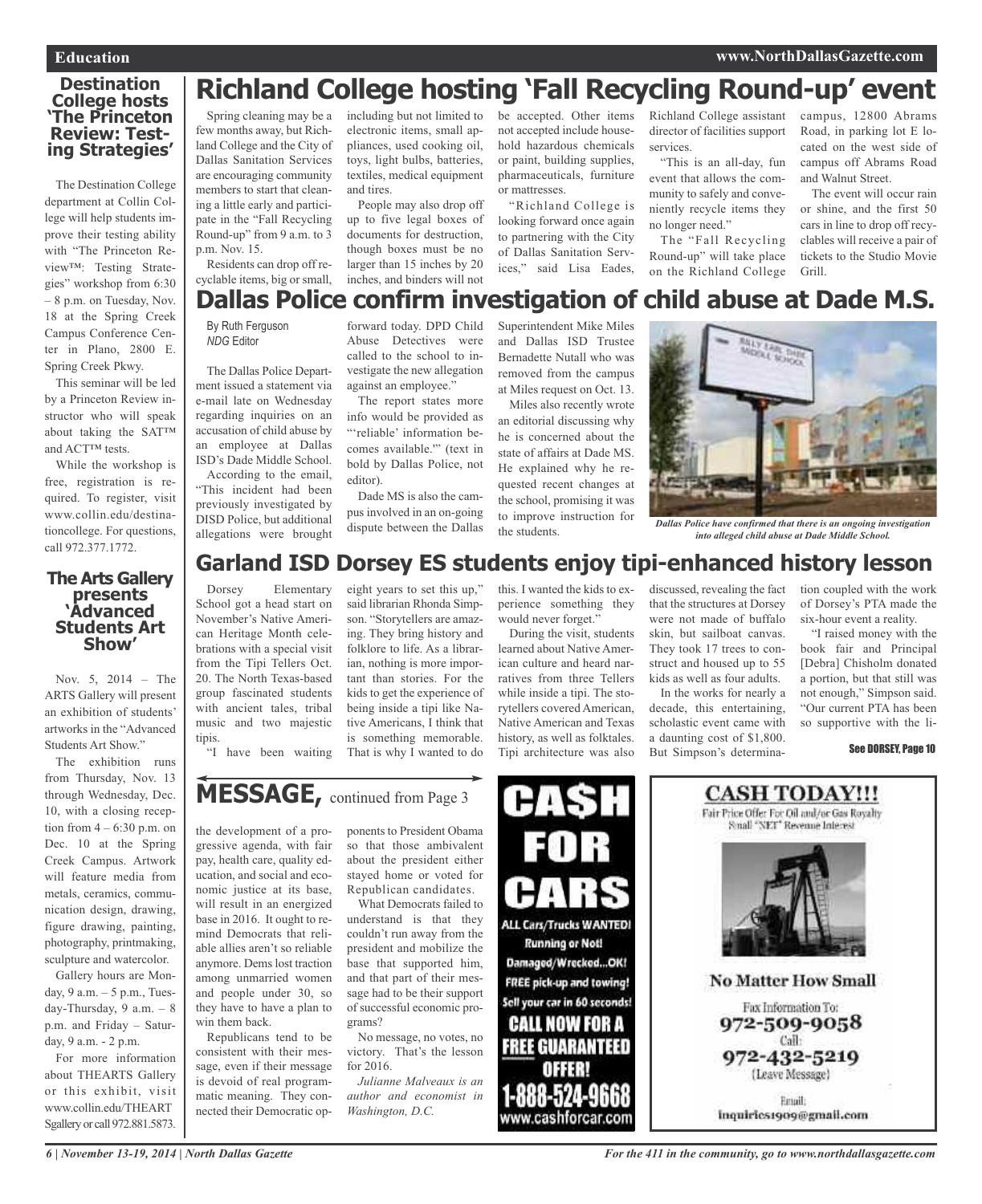# **NDG Book Review: Get ready for a future of Unretirement**

By Terri Schlichenmeyer

For much of your employed life, you dreamed about not having to work.

Retirement would be great. It would stretch out for years, a horizon with no alarm clock and no deadlines. What will you do with it?

Chances are, says author Chris Farrell, believe it or not, you'll go to work. And in his new book "Unretirement," he says you'll do it because you want to, not because you have to.

It's a statistic that has some politicians very worried: within the next fifteen years, say demographers, the sixty-five-plus population of America will be nearly equivalent to the current population of New York, California, and Texas



combined. That's a lot of retirees, and a fortune paid out in benefits.

For quite some time, though, economists and pessimists have expressed doubts that Social Security will even be around then. Others bemoan the amount of retirement savings that many Baby Boomers (the age group retired or soon re-

tiring) don't have. According to Farrell, however, these fears ignore the fact that most Boomers are rethinking the way retirement will work for them.

He says that Boomers' "last third of life is being reimagined and reinvented into 'unretirement.'" They are, for instance, looking at Social Security as a supplement, rather than a sole income – and even then, they're putting off collecting it. That's the way it should be, says Farrell: Social Security is sound – it only needs "some tweaks to shore up its finances for the long haul" – but because of longer lifespans and better health, retirees should be encouraged to file later, unless they absolutely can't wait.

And those late filers?

They're seeing work in a ship is up, and so is gradual ing second (or even third) whole different way: the rate of senior entrepreneur-

retirement. They're staying on the job longer, are find-

See BOOK, Page 13



### AN IMPORTANT MESSAGE FROM MEDICARE



lower co-pays."



"I found a plan that works better for me."

# **WHAT WILL YOU FIND DURING MEDICARE OPEN ENROLLMENT?**

You'll never know unless you go. Compare your current plan to new options. See if you can lower some costs or find a plan that better suits your needs. Many people do. Even if you like your current plan, check to see if the costs or coverage are changing at medicare.gov. Or call 1-800-MEDICARE for help.

# **Medicare Open Enrollment Oct.15 - Dec. 7**

WWW.MEDICARE.GOV 1-800-MEDICARE (TTY 1-877-486-2048)



prescriptions."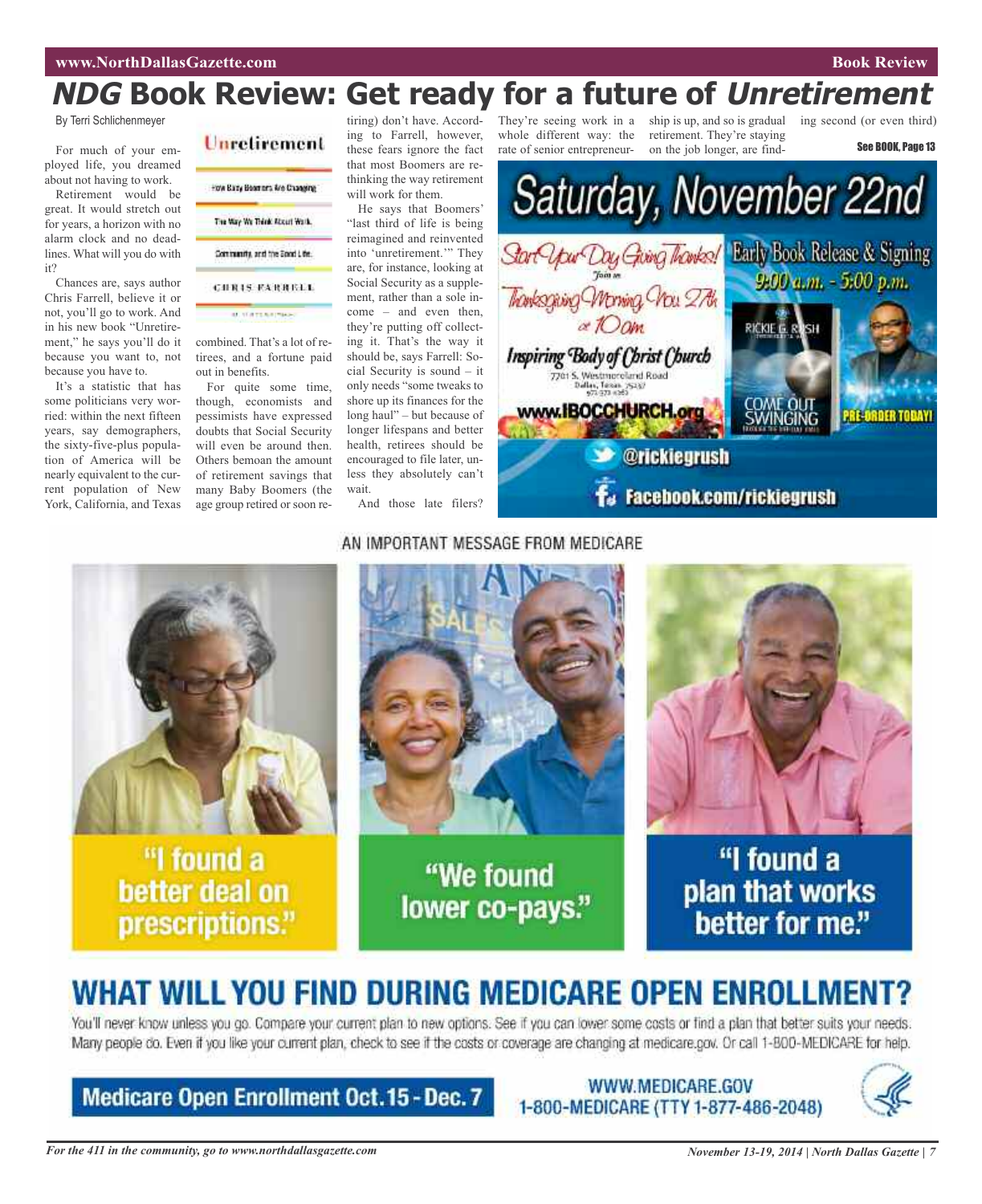**Community Spotlight** *Visit www.NorthDallasGazette.com and click on Community Calendar for more events!*

# **A bit of gospel with your brunch...**



NDG readers and gospel music lovers enjoyed the Kirk Franklin Gospel Brunch at the House of Blues. Still time to *enter to win tickets to attend the show on Nov. 30 at NorthDallasGazette.com.*

# EAR FROM YO

**Send stories suggestions to For advertising quote print or web editor@nothdallasgazette.com opportunity@northdallasgazette.com**





# Winter weather's coming. Is your home ready?





Whether you need to replace drafty windows, an aging water heater, or an energy-guzzling furnace, our affordable Unsecured Home Improvement Loan can help you warm up your home. just in time for holiday quests.

### Unsecured Home Improvement Loan

- Not tied to home value or equity
- Borrow as little as \$500'
- Funds immediately available
- Competitive fixed rate
- No closing costs

Ready to warm up? Give us a call at 972-578-5000. Hablamos español - 972-801-5858



**WAREFOIC ELENDER** (1) Borcower much neet cortain qualifications for lean amounts but then \$2,500. Normal credit exerciseds apply All torms and conditions subject to change without notice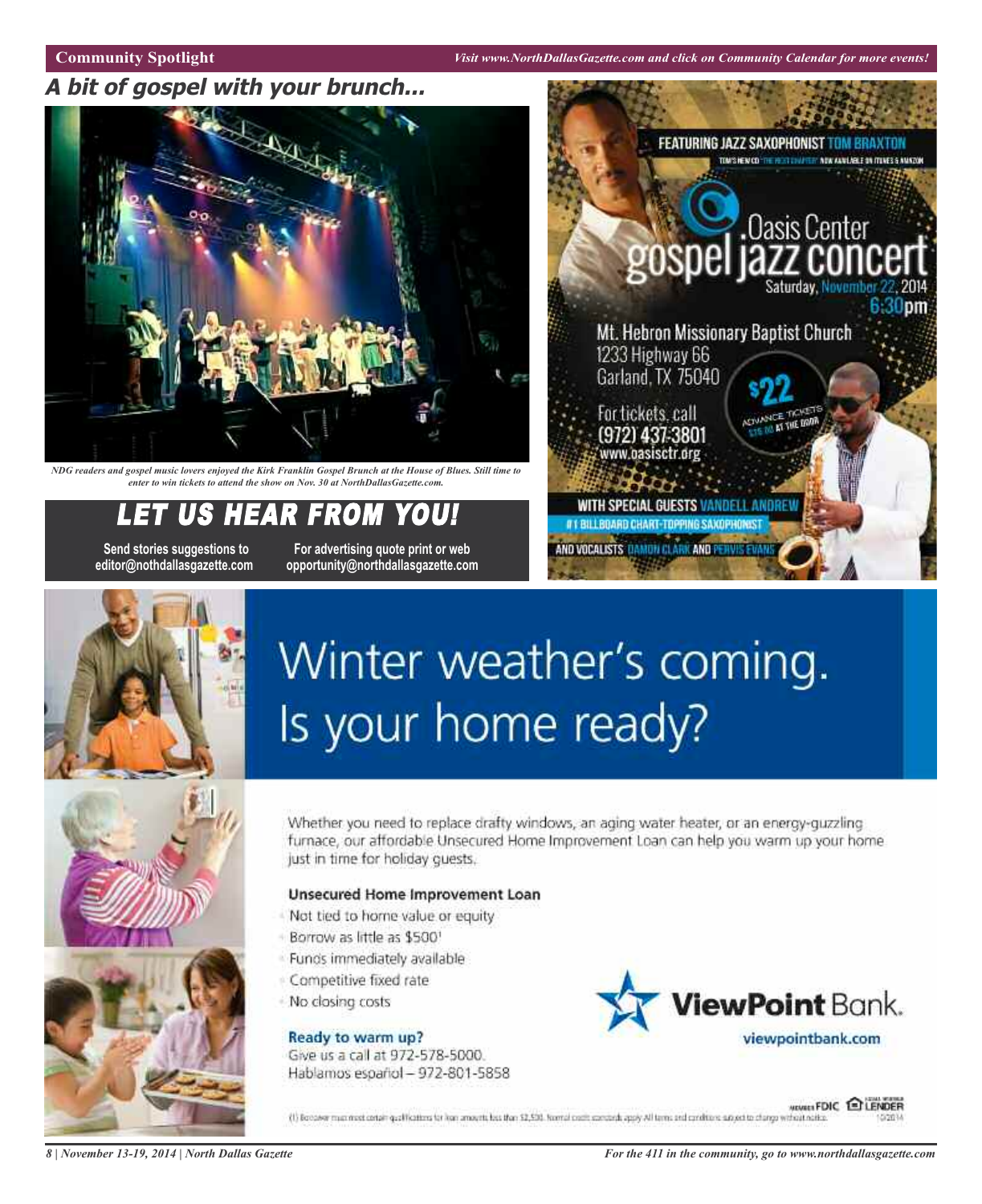# **Come meet holiday elves at the Dallas Children's Theater**

The holidays begin at Dallas Children's Theater (DCT) on Friday, Nov 21 as two holiday productions open on both DCT stages. Festive pre-show activities will take place in the Rosewood Center lobby Nov. 21 through Nov. 30 for MIRA-CLE ON 34TH STREET and FROSTY & FRIENDS, with opening night featuring a special appearance with musical guest Sonny Franks.

MIRACLE ON 34th STREET features an all-star local cast including Frances Fuselier as the charming Kris Kringle who will remind us that Santa is alive and well. Kathy Burks Theatre of Puppetry Arts FROSTY & FRIENDS creates magic for the littlest theater-goers as three bustling elves, Barry, Surly and Zoe prep for Christmas while Frosty is making

# **Common performing in Dallas on Dec. 1**

Common, born Lonnie Rashid Lynn Jr. in Chicago, has won two Grammy Awards and appeared in the films "American Gangster" and "The Odd Life of Timothy Green," as well as the recently released "Now You See Me." He currently stars in the acclaimed AMC television series "Hell on Wheels."

Common rose to prominence as one of hip-hop's most poetic and respected lyricists, having recorded 11 albums. He's also the author of the children's book I Like You but I Love Me, which was nominated for an NAACP Image Award. The grammy- award winner will be performing at the House of Blues Dallas with Jay Electronica Monday Dec. 1 at 8 p.m. at the House of Blues.



**DERFURNIRG LIVE** 

MICHAEL WARD

**MARION MEADOWS** SMCOTH JAZZ SAX

MATCHLINE MODERN SERVICE MUSEUM A WESTERN HERTAGE MASSALIN<br>WWW.DOWSDYSOF.COLOR.ORG PRODUCED BY: Valled 2 Account on a warm **WFAA'S doc Rutley** Radium Weekly

*NDG Entertainment Ticket Giveaway!!! Visit www.northdallasgazette.com to win tickets to Frosty & Friends and Miracle on 34th Street at Dallas Children's Theater!!!*

– Tasty treats from local

The fun continues even after opening night with the following pre-show opportunities available to patrons for holiday fun through No-

– Holiday surprises and photos with Santa's elf Mistletoe from Amazing

SER

**VIP RECEPTION 6-7PM** SCOTT THEATSE 3505 WEST LANDASTER AVENUE FORT WORTH, TX 76107

TL 15.

**S45 GENERAL ADMISSION<br>
S75 RESERVED VIP SEATS<br>
COVID-MOVE PRIZING REGERVED VIP SEATS<br>
COVID-MOVE PRIZING REGERVED VIDEO DOLLARS<br>
TO PUBLICATE TO SET OF THE REPLATION OF CALL<br>
VIDEO DOLLARS CON USE ON COLLECTIVE CONTRACTS** 

**MISS 241, 8131 OR HTV 8018 9018** 

DOORS OPEN CPM ! SHOWTIME 7PM

and the state of the state of the state of the state of the state of the state of the state of the state of the state of the state of the state of the state of the state of the state of the state of the state of the state

**PRESENT** 

restaurant partners – Great giveaways – Face painting

vember 30!

Attractions

some new friends in the

Pre-show activities in-

– Interactive live holiday music with acclaimed local actor and musician Sonny

– Holiday surprises and photos with Santa's elf Mistletoe from Amazing

– Snowman craft suitable

Soul<sub>24.5</sub>

snow.

clude:

Franks

Attractions

for all ages

for all ages

– Great giveaways

Of course photos and autographs with Kris Kringle and the casts are available after every performance of both shows! The music, spectacle and warmth of the holidays are available now

– Snowman craft suitable at DCT for the whole family. Affordable ticket packages are available. Call 214- 740-0051 or visit dct.org.

#### **SPECIAL PERFORM-ANCE DATES AND**

**TIMES** • Friday - Nov 21 at 7:30

- p.m.
	- Saturday Nov 22 at  $1:30$  and 4:30 p.m. (ASL)
- Sunday Nov 23 at 1:30 and 4:30 p.m.

1:30

- $\cdot$  Friday Nov 28 at 7:30 p.m.
- Saturday Nov 29 at 1:30 and 4:30 p.m.
- Sunday Nov 30 at

# **Young Jeezy on stage at South Side Ballroom**

No matter what is being supplied, a hustler is only as good as his word. With Atlanta serving up some of the hottest product in the rap game, native son Young Jeezy stands as one of the most exciting merchants of cool to emerge in years.

Thanks to underground testimonials like "Air Forces" and "Chuuch," Jeezy's street swagger and authentic style has quickly made believers out of some the biggest players in the game, from Fabolous to P. Diddy.

Dallas fans can enjoy Young Jeezy at the South Side Ballroom on Nov. 21, doors open at 8 p.m. with the show starting at 9 p.m.

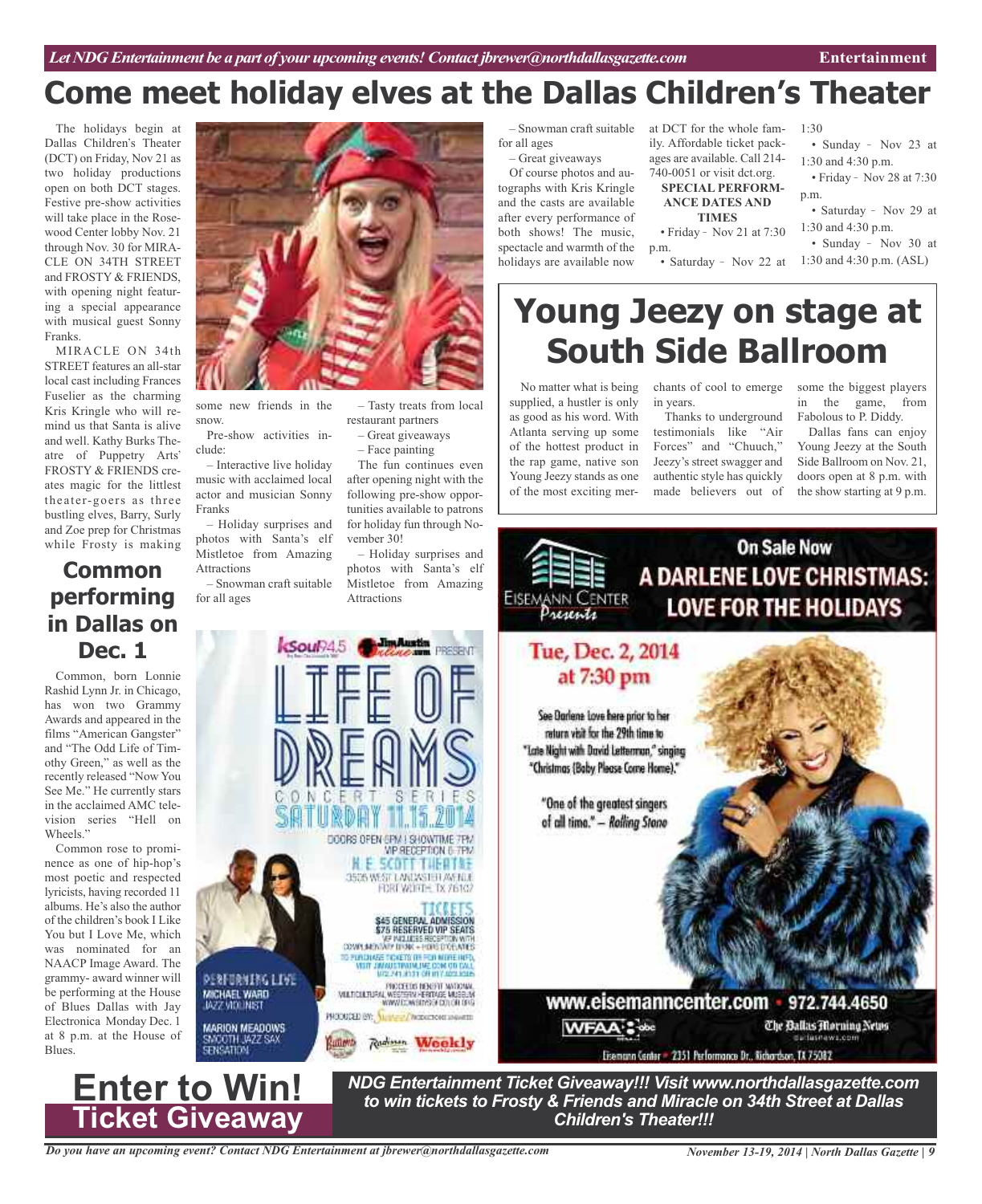# **Lauryn Hill reschedules South Side Ballroom show for Dec. 10**

The Ms. Lauryn Hill concert, originally scheduled for Tuesday, Nov. 4 at South Side Ballroom, has been rescheduled for Wednesday, December 10. All tickets for the original date will be honored.

If you can't attend on the new date, refunds will be issued at points of purchase. Tickets for Hill's Dec.10 Dallas show are still available to purchase at Ticketmaster.

# **Darlene Love slated for Dallas show on Dec. 2**

Through the years, Darlene Love has continued to captivate audiences worldwide with her warm stage presence and sensational performances.

In 2011, Love received her industry's highest award when inducted into the Rock and Roll Hall of Fame.

Her Christmas show is a

mixture of 1960s hits and Christmas songs including her #1 holiday classic Christmas (Baby Please Come Home). An Eisemann Center Presents MainStage Show on Dec. 2.

*North Dallas Gazette* readers can win tickets! See the website for more info.

# **Gospel Jazz Concert featuring the Jazz sax of Tom Braxton scheduled for Nov. 22**

The Oasis Center is bringing back its gospel jazz concert series featuring an evening with Jazz Saxophonist Tom Braxton and friends. Tom is a highly accomplished composer, producer, and musician who is fresh off producing his 9th album, The Next Chapter. This year Tom will share the stage with the #1 Billboard Chart-Topping Saxophonist Vandell Andrew,

brary and reading, so I approached them last year. I asked if it was possible to save some of the budget to help make this dream come true. Our wonderfully

vocalist Damon K. Clark, named the most gifted male vocalist in DFW – Dallas Observer, and gospel artist, Pervis Evans, sharing songs from his new debut album Forever Worship. The Mistress of Cere-

mony for the evening is the celebrity radio personality, Lynne Haze. The concert will be held at Mt. Hebron Missionary Baptist Church

active PTA pulled in almost \$800 of the cost. That is why we were able to host

Although the parentteacher organization footed

this event."

#### in Garland on Nov. 22 at 6:30 p.m. The Oasis Center is a 501

(c)(3) faith based nonprofit organization that assists first time juvenile offenders and formerly incarcerated individuals transitioning back to society with life changing programs.

Tickets can be purchased online at http://www.oasisctr.org.

a large portion of the bill, PTA President Laura Watkins believes it is the Wildcat community that is responsible for this one-ofa-kind event.

"We could not have programs like the Tipi Tellers if



we did not have family support and fundraisers," said Watkins of the enthusiasm for the program.

"We really appreciate our school's support so we can have wonderful programs like this."

# OVER 30 YEARS OF HOLIDAY JOY & WARMTH FOR ALL AGES!

**DORSEY,** continued from Page <sup>6</sup>





*NDG Entertainment Ticket Giveaway!!! Visit www.northdallasgazette.com to win tickets to Nov.30th Gospel Brunch and Darlene Love @ the Eisemann Center.*

*10 | November 13-19, 2014 | North Dallas Gazette*

*Do you have an upcoming event? Contact NDG Entertainment at jbrewer@northdallasgazette.com*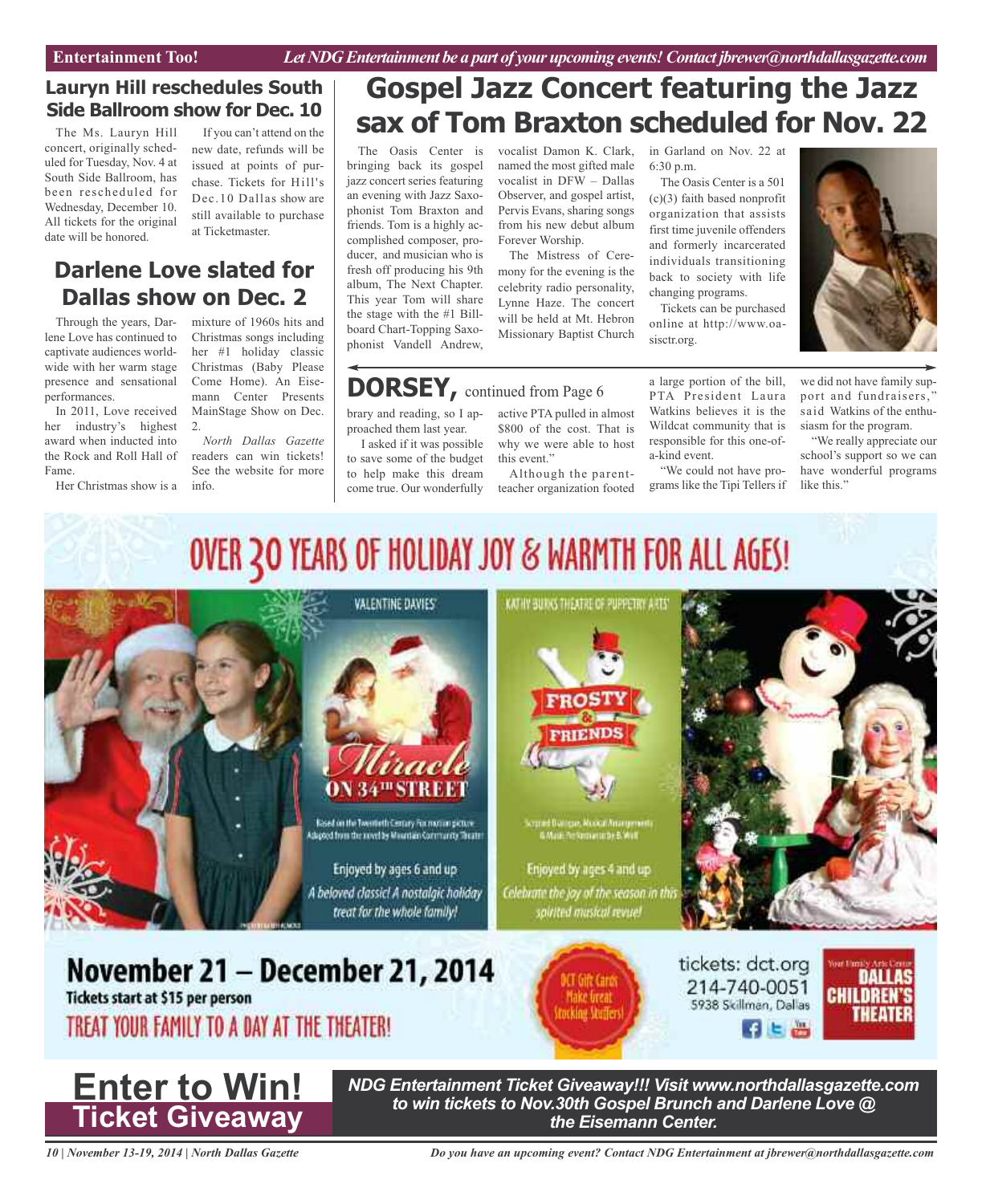# **How is a Woman's Retirement Plan Like a Smartphone?** Financial Expert Offers 3 Tips for Getting Smart about Retirement Planning

Women need to stack several income streams to cover their retirement spending needs because one, such as Social Security, may not be enough. And others, such as alimony, child support or a primary earner's income, may disap-

**Get as inspired to learn about money as you are about your new smart-**

"Women often say that they can't understand money concepts because they are too complex to learn," Phelan says. "But they want to learn about their smartphone -- by far, a much more complex, highly advanced piece of technology that is constantly changing –- because they want to stay in touch with

pear.

**phone!**

their kids."

Financial strategist Donna M. Phelan, author of "Women, Money and Prosperity: A Sister's Perspective on How to Retire Well," (www.donnamphelan.com) relates the story of Wanda Strong – one of four sisters – one married, one widowed, one divorced and one who never married.

Finding herself suddenly single with two kids to support and less than 15 years to retirement, Wanda had to make a choice: she could either succumb to the numbing fear about her financial future, or she could embrace new strategies for prosperity. She chose the latter.

"Many women feel an unspoken fear about money and retirement because they sense they are not prepared and don't know what to do about it," says Phelan. "What's worse – they don't talk about it!"

Women may indeed be behind, due to a lifetime of lower earnings, leaving the workforce for childcare and eldercare, working in jobs that don't offer retirement plans, and their own longevity, according to the US Census and Social Security Administration.

Phelan provides "ahs" – awareness, hope and strategies: awareness of women's own financial situation, hope that it's never too late (or too early) to start planning, and real life strategies that are easy and practical for women of any age or current financial situation.

**Create Stackable Income Streams to Empower Retirement Security (SISTERS).**

# **SWITCH,** continued from Page <sup>1</sup>

#### tion.

Even when we have given it our best, politics have never delivered the expected results. I am old enough to remember how exuberant we were with the election of the first wave of Black big city mayors: Carl Stokes in Cleveland, Richard Hatcher in Gary, Ind., Ken Gibson in Newark and later, Tom Bradley in Los Angeles, Andrew Young in Atlanta and David Dinkins in New York. We saw Doug Wilder elected governor of Virginia, the cradle of the Confederacy. The outgoing governor of Massachusetts is another African American, Deval Patrick. In January, we will have not one, but two Blacks in the U.S. Senate (Cory Booker and Tim Scott), the largest African American contingent ever in the upper chamber.

And the Congressional Black Caucus (CBC), which bills itself as the conscience of Congress, has behaved as though it was unconscious the last six years,

too afraid to even critique President Obama for fear of facing a backlash back in their home districts. Rep. Emanuel Cleaver of Missouri, stated: "Well, I'm supposed to say he [Obama] doesn't get a pass, but I'm not going to say that. Look, as the chair of the Black Caucus I've got to tell you, we are always hesitant to criticize the president. With 14 percent [black] unemployment, if we had a white president we'd be marching around the White House."

The undisputable truth is that Obama needed pressure from Blacks and progressives to make him a better president. When he offered his version of Ronald Reagan's trickle down economic theory – if you take care of America as a whole, it will trickle down to what Jesse Jackson calls boats stuck at the bottom. How has that worked out for Black America?

And instead of being grateful for the silence of the lambs, Obama has an inexplicable need to criticize his supporters even more than his opponents. Rep. Joe Wilson (R-S.C.) can shout "you lie" during a State of the Union speech and ice cool Obama could essentially ignore the public slight. But appearing at a 2011 CBC dinner, the president urged his audience to "Take off your bedroom slippers, put on your marching shoes. Shake it off. Stop complaining, stop grumbling, stop crying. We are going to press on. We've got work to do."

Even before his party's butt kicking last week, President Obama was doing what he always does – blame his most ardent supporters. On April 10, less than seven months before the midterm elections, the Washington Post gave this account:

"President Obama said at a fundraiser Wednesday night that Democrats suffer in midterm elections in large part because black and Latino voters – among other groups – don't turn out to vote.

"'Our voters are younger, more unmarried women, more African-American and

"But think of the similarities between your smartphone and money:

• Both have their own language.

• Both give you tremendous options for freedom. • Both have a broad range of applications.

• Both take time and will-

ingness to learn. • Both can, at times, feel frustrating and overwhelming.

• Both are within your intelligence and offer great potential rewards for mastering them.

• Only one requires that you ask the advice of someone embarrassingly younger than you how to use it!"

**Join the conversation, start a SISTERS Club.** Wanda calls her 3 sisters

and a few friends together

Latino voters,' Obama said at an event in Houston. 'They get excited about general elections; they don't get as excited about

"Obama added: '…we have this congenital disease, which is in midterm elections we don't vote at

Obama is correct in saying African American and Latino voters don't turn out for midterm elections at the rate they do for general elections. But that's true of all voters, not just people of color. Yet, Obama chose to place the blame on the shoulders of people most loyal to him and his party. While there have been some meager improvements since the economic meltdown Obama inherited, Blacks still face staggering unemployment and severe income and wealth inequal-

As the National Urban League stated in its 2012 State of Black America report, "… almost all the economic gains that blacks have made in the last 30 years have been lost in the Great Recession that started

midterm elections.'

the same rates."

ity.

to brainstorm new retirement strategies for stackable income streams. They could:

• Meet with a financial advisor and develop a written plan.

• Learn how to create income from investments.

• Embrace non-traditional living arrangements, such as renting out empty bedrooms, or getting a roommate.

• Consider working a little longer, or part-time in retirement.

• Start a business.

• Pool their talents, ideas and resources.

A SISTERS Club, like a book club, is a safe environment where women can come together to share knowledge and experiences, generate ideas, and create investments and business ventures that will provide

in December 2007 and in the anemic recovery that has followed since June, 2009."

Blacks are on the verge of spending \$1.3 trillion a year, according to a Nielsen's study. It's time to shift our attention to economic development and empowerment. I am not saying we should abandon politics – we shouldn't – but

it should no longer be our primary focus. Let's get off of that donkey. *George E. Curry, former*

*editor-in-chief of Emerge magazine, is editor-in-chief of the National Newspaper Publishers Association News Service (NNPA.) You can also follow him at www.twitter.com/currygeorge and George E. Curry Fan Page on Facebook.*

**TISEO PAVING COMPANY** 419 E. Hwy. 80, Mesquite, TX 75150 Tel: (972) 289-0723 Fax (972) 216-5637 www.tiseopaving.com

Performing Concrete Street Paving in the Metroplex Area We Accept Subcontracting Bids For All Public Works Projects in the Dallas Area. We Are Accepting Applications for Concrete Mixer Drivers and Heavy Equip-

ment Mechanics

**Equal Opportunity Employer** 

the conversation!

*Donna M. Phelan has spent more than 18 years at some of Wall Street's largest and most prestigious investment firms. She holds an MBA in finance from the University of Connecticut, and provides personal financial advice to clients coast to coast. The author of "Women, Money and Prosperity: A Sister's Perspective on How to Retire Well," (www.donnamphelan.com), she has lectured at conferences nationwide on a broad range of financial topics and has published numerous articles on investments, retirement and financial planning.*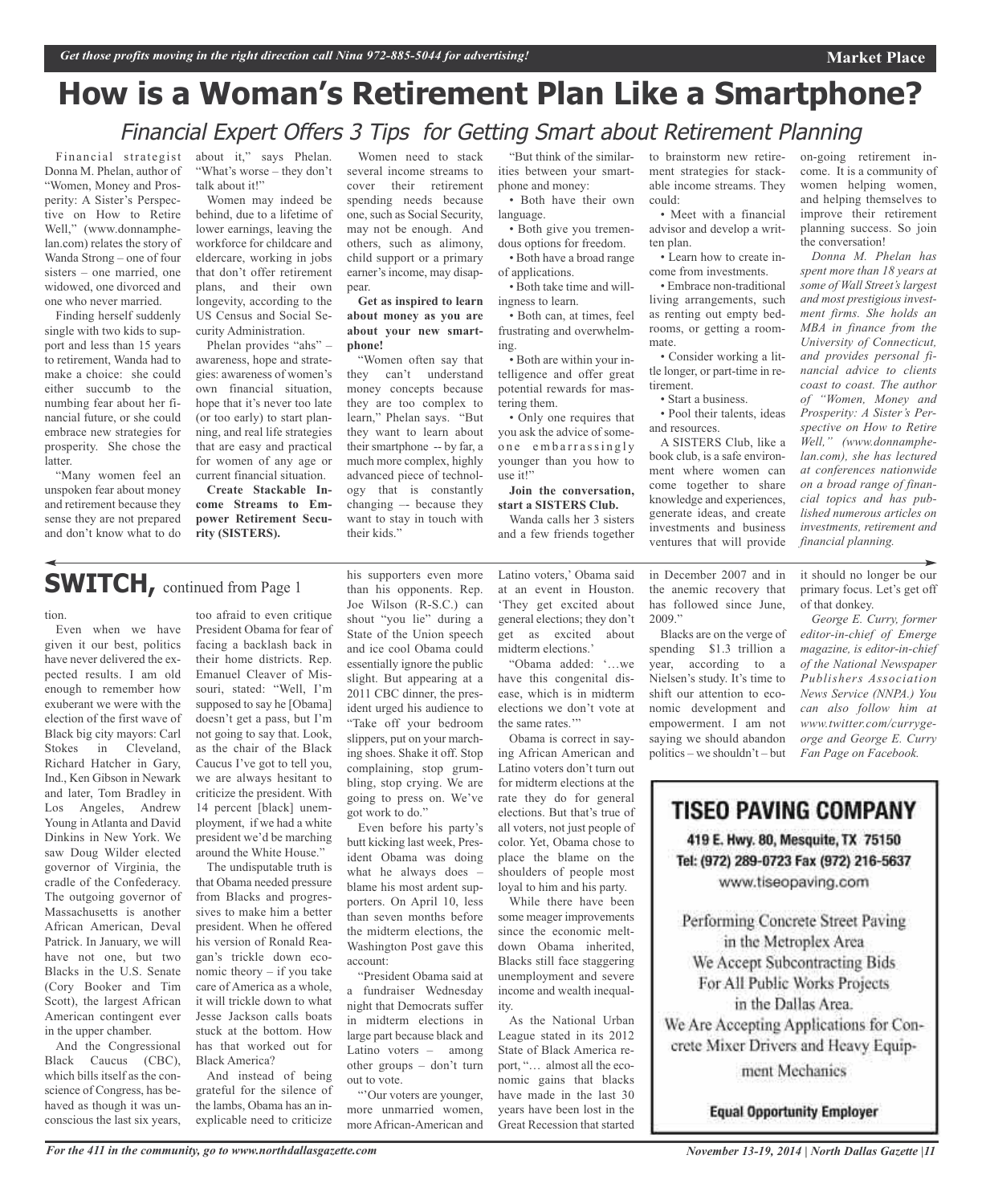**DFW African American community as a whole.**

# **Red, White & You 3rd annual veterans job fair to be held in Arlington today**

The 'Red, White & You' veterans' job fair will be held at the Globe Life Park in Arlington, located at 1000 Ballpark Way today. Doors will official open

at 9 a.m. and the event runs

until 2 p.m. Job seekers should bring copies of their resume, business attire preferred, comfortable shoes and be ready to impress. Interviews will be conducted on-site.

# We are Hiring at Kraft Foods Garland



# Proud Makers of Famous Kraft Brands

# 2340 Forest Lane Garland, Texas 75042 Apply Today **www.kaftcareers.com**

#### **Greater Irving-Las Colinas Chamber of Commerce** 5201 N. O'Connor Blvd., Ste. 100

**Iglesia Santa Marie de Guadolupe** 2601 S. MacArthur

**The Chateau on Wildbriar Lake** 1515 Hard Rock Rd

**Bombay Sizzlers** 397 East Las Colinas

Blvd, Ste. 180 **Le Peep** 4835 N. O'Connor Blvd.

**Mattito's Tex Mex** 1001 MacArthur Park Drive

**Taqueria El Tacazo** 1150 W. Pioneer Drive

**Capistrano's Café & Catering** 4650 W. Airport Frwy

**Empress of China** 2648 N. Beltline Rd.

**The Spirit Grille** 4030 N. MacArthur Blvd

#112 **El Rancho Restaurant**

> 1210 E. Irving Blvd **504 Salon** 3414 W. Rochelle

**Irving YMCA** 220 W. Irving Blvd

**Mitchell's Barbershop** 4020 N. Beltline Rd

**Senter Park Recreation Center** 907 S. Senter Rd

**Hey Irving, Pick Us Up!**

**You can find a copy of the North Dallas Gazette at any one of these fine businesses and organizations. Be sure to pick up a copy every week to stay on top of the issues important to the Irving area in particular and the**

**Roy's Pawn Shop** 635 E. Irving Blvd **Evergreen Missionary Baptist Church "The Green"** 3329 Country Club West **Irving Islamic Center Valley Ranch - Valley Ranch Masjid** 9940 Valley Ranch Pkwy W. **Irving Salvation Army** 1140 E. Irving Blvd **Antioch Christian Church** 2043 W. Walnut Hill Ln **Lee Park Recreation Center** 300 Pamela Drive **Lively Pointe Youth Center** 909 N. O'Connor Rd **Mustang Park Recreation Center** 2223 Kinwest Pkwy **Northwest Park Recreation Center** 2800 Cheyenne St.

**Austin Recreation Center** 825 E. Union Bower Rd.

**Houston Recreation Center** 3033 Country Club Rd.

> **Cimarron Park Recreation Center** 201 Red River Trail

**Georgia Farrow Recreation Center** 530 Davis Street

**Heritage Senior Center** 200 Jefferson Street

**iRealy Office Building** 320 Decker Drive

**Irving Hispanic Chamber of Commerce** 135 S. Jefferson

> **Irving City Hall** 825 W. Irving Blvd

**Irving Public Library** 801 W. Irving Blvd

**Shady Grove CME Church** 3537 E. Gilbert Road

**Emmanuel Baptist Missionary Church** 511 Gilbert Road

**Ben Washington Baptist Church** 3901 Frisco Ave

**Shepherd Church** 615 W. Davis

**West Irving C.O.G.I.C.**

4011 Conflans Road **Bible Way Baptist**

**Church** 4215 N. Greenview Dr.

**Strictly Business** 4159 W. Northgate

3704 Cheyenne Street **Bear Creek Community Church** 2700 Finley Rd.

**Washateria** 3712 Cheyenne Street **New Life Ministries**

3706 Cheyenne Street **Elisha Mane Attractions African Village Restaurant** 3000 N. Beltline Rd

> **New Look Barbershop** 3317 Finley Rd.

**Evergreen Baptist Church** 3329 W. Country Club Drive **Po' Boys Restaurant** 4070 N. Beltline Rd. Ste. 100 **Girl Friends Africa** 4070 N. Beltline Rd. Ste. 134 **VW Barbership** 4070 N. Beltline Rd. Ste. 143 **Northlake College** 2000 College Blvd Bldg. A **Antioch Christian Church** 2041 West Walnut Hill **Kasbah Grill** 2851 Esters Rd **Fresh Food Store** 4020 W. Northgate Drive **Lee's Catfish** 1911 Esters Road **Danal's Mexican Restaurant** 508 N. O'Connor Rd **Fred's Pit Barbecue** 808 E. Irving Blvd **Gary's Barbershop** 2117 Story Rd.

**Irving Arts Center** 3333 N. MacArthur #200

# CADNET/NORTH DALLAS GAZETTE **National and Local Classified Advertising Network**

To advertise call 972-509-9049 Email (ad for quote) opportunity@northdallasgazette.com

### Autos Wanted

Any Car/Truck, Running or Not. Call for INSTANT offer: 1-800-454-6951

#### **Education**

You can be career-ready in as little as 3 months for a rewarding new career in the growing healthcare, technology, or administration industries. The U.S. Department of Labor expects millions of new jobs in these fields! Get started today: CareerStep.com/startnow.

### TOP CASH FOR CARS, VIAGRA 100MG and Health & Fitness CIALIS 20mg! 50 Pills \$99.00 FREE Shipping! 100% guaranteed. CALL NOW! 1-866-312-6061

### Help Wanted

PAID IN ADVANCE! \$1000 WEEKLY Mailing Brochures At Home! No Experience Required. Start Now! www.MailingBrochuresFor-Cash.com

#### **Insurance**

Obamacare Health Insur-

ance Open Enrollment Call 1-888-968-5392 or apply online www.goquoteme. com

### **Miscellaneous**

AVIATION MANUFACTUR-ING CAREERS - Get started by training as FAA certified Technician. Financial aid for qualified students. Job placement assistance. Call Aviation Institute of Maintenance 866- 453-6204

Make a Connection. Real People, Flirty Chat. Meet 18+.

DISH TV Starting at \$19.99/month (for 12 mos.) SAVE! Regular Price \$32.99 Ask About FREE SAME DAY Installation! CALL Now! 877-477-9659

CASH FOR CARS, Any Make or Model! Free Towing. Sell it TODAY. Instant offer: 1-800-864-5784

DISH TV Retailer. Starting

80201

for unexpired, sealed DIA-BETIC TEST STRIPS. 1- DAYPAYMENT.1-800-371- 1136

*ADVERTISE to 10 Million Homes across the USA! Place your ad in over 140 community newspapers, with circulation totaling over 10 million homes. Contact Independent Free Papers of America IFPA at danielleburnett-ifpa@live.com or visit our website cadnetads.com for more information.*

Reader Advisory: the National Trade Association we belong to has purchased the following classifieds. Determining the value of their service or product is advised by this publication. In order to avoid misunderstandings, s vertisers do not offer employment but rather supply the readers with manuals, directories and other materials designed to help their clients establish mail order selling and other businesses at home. Under NO circumstance send any money in advance or give the client your checking, license ID, or credit card numbers. Also beware of ads that claim to guarantee loans regardless of credit and note that if a credit repair company does business o phone it is illegal to request any money before delivering its service. All funds are based in US dollars. 800 numbers may or may not reach Canada.



CASH PAID- up to \$25/Box

Wanted to Buy Wants to purchase minerals and other oil and gas interests. Send details to P.O. Box 13557 Denver, Co.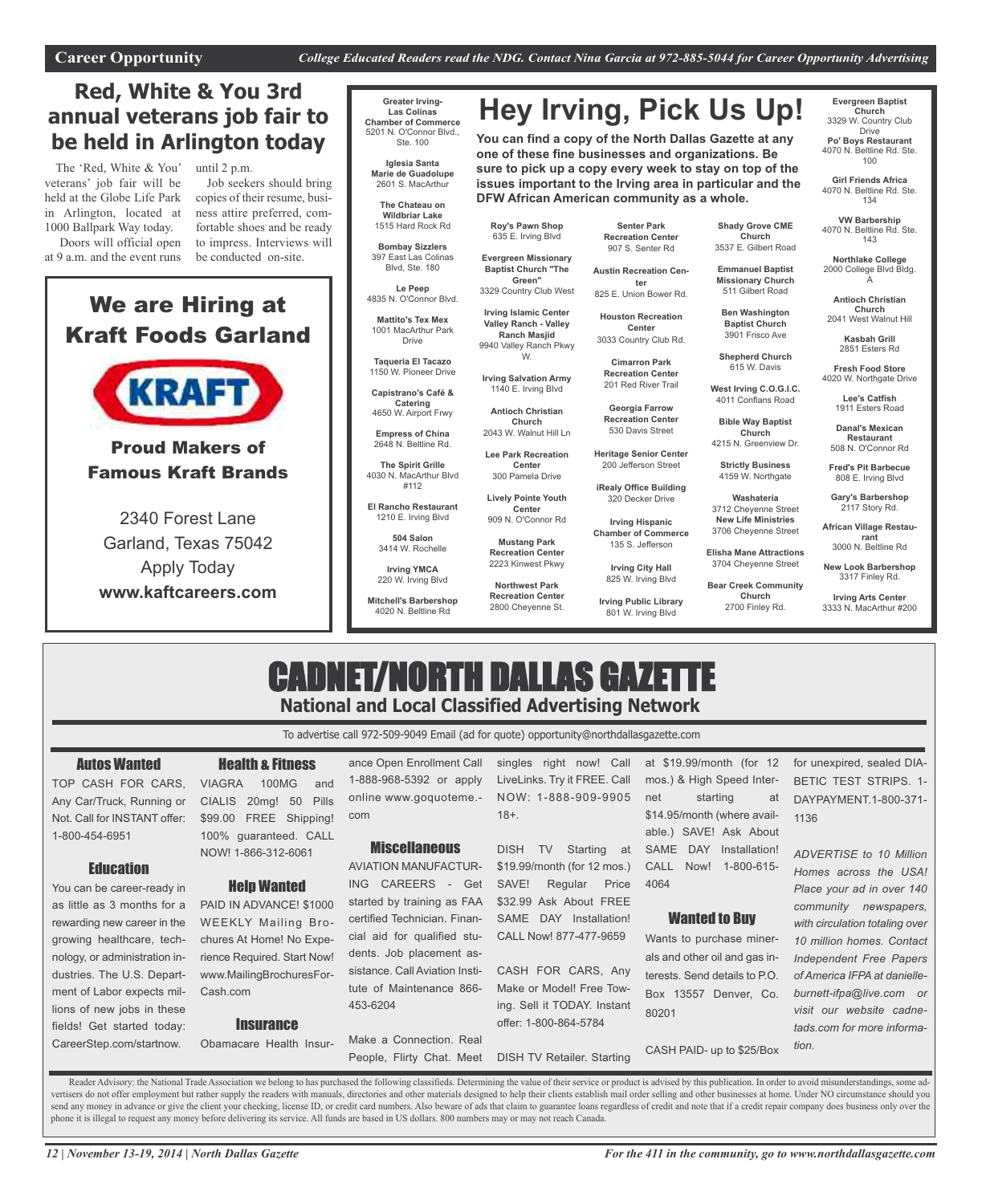# **Retirees can create new businesses too**

Some say that retirement can be a form of job creation because an idle husband often becomes his wife's full-time job.

But the fact is that retirees create so many new real jobs that it has an exon the economy.

More than half of new home grown businesses are owned by Americans over 50 years of age, an important statistic considering the fact that these companies

ceptionally positive impact create more than 60 percent of net new jobs each and every year.

> So, it is only appropriate that one of the nation's leading senior citizen groups, the Association of Mature American Citizens, has

> • Kids learn by example. Even parents who have failed to reach their financial dreams can still teach their kids important lessons about money during the

• There's no shame in telling people that this year will be a lean holiday season when it comes to ex-

• Ask yourself if you would rather have the shortterm satisfaction of expensive material possessions, or the long-term results of financial freedom and abun-

• There are good deals to

holiday season.

changing gifts.

dance.

IRVING

DO YOU WANT AN EXCITING AND REWARDING CAREER?

PURSUE A CAREER AS A

**POLICE OFFICER OR FIREFIGHTER!** 

**Education incentive pay** 

SIGN UP TO TAKE

THE CITY OF IRVING'S NEXT

CIVIL SERVICE ENTRANCE EXAM.

CALL (972) 721-2696 TO REGISTER. The City of Irving does not discriminate on the basis of race, sex, religion, age, or disability in employment or the provision of services.

www.cityofiriing.org

**Competitive wages** 

Array of benefits

...and more

started up a new business of its own, AMAC Small Business Solutions. Its aim is to help elderly

entrepreneurs from start-up to success and to offer advice, counsel and taxation and regulatory issues.

Websites such as NextAvenue.org and Seniorentrepreneurshipworks.org point out that the wealth of work experience and expertise that people age 55 and up usually have can serve their new ventures

well – whether they're taking over an existing business, beginning from scratch or even embarking on a different career path.

Retirement doesn't mean an end to economic contributions or opportunnity.

# purchase. **10 Tips to Control Holiday Spending**

It's just over two weeks until Black Friday and the official kickoff of the holiday shopping season. Last year, Americans spent a whopping \$57 billion during Thanksgiving weekend shopping. And for many of them, it led to more debt, higher monthly credit card payments and financial ruin.

Steve Siebold, author of How Rich People Think, and a self-made multi-millionaire who has interviewed more than 1,200 of the world's wealthiest people, offers this advice on not breaking the bank this year:

• Don't fall for marketing

campaigns that make you feel as if you're getting a great deal when you're really not (i.e. buy it today – pay for it tomorrow)

• Allocate a certain amount of money for each person you plan on buying gifts for and don't overspend by even a dollar.

• Don't even think of using a credit card unless you are 100% sure you can comfortably pay it off at the end of the month.

• Don't get caught up in the moment. If your shopping cart is overflowing, step back, regroup and make sure you can really afford everything you plan to

# **BOOK,** continued from Page <sup>7</sup>

careers, or are volunteering. And despite that age discrimination can be a real issue, many workplaces have finally recognized the experience and reliability of older workers who are, in many cases, perfectly happy with part-time jobs. In short, Boomers have been "behind many changes in the workplace over the past four decades," and they're definitely not done.

Your IRA is fat and you like it that way. But how, when the time comes, will you use it? Read "Unretirement," and you might have a different answer to that question.

With intriguing statistics and a thoughtful tone, author Chris Farrell poohpoohs pundits who decry the viability of Social Security and avow the belief that retirement-resistant seniors take jobs from younger workers by showing that doom-and-gloom prophesies and myths aren't warranted or true. Along the

way, he examines healthcare and the ACA, aging, home ownership, mentorship with (and from) younger workers, the history of retirement itself, and how other countries perceive their "gray revolution."

 $\bullet$ 

۰

While I'd say that this book is absolutely for Boomers, it's also, surprisingly, something that Gen X'ers should check out, too. If you've already retired, are about to, or have worked all your life so you don't have to work someday, "Unretirement" is unmissable.

be had on Black Friday, but be mentally tough to know when enough is enough.

• When it comes to spending this holiday season, leave your emotions on the shelf and let reason be your guide.

• Limit charitable giving. Helping others is a nice gesture and certainly in the spirit of the holidays, but until you're financially comfortable yourself, you can't give what you don't have. A little leftover change is one thing, but those who try and support every cause known to man but can't afford to are doing more harm than good.

**Services and Construction Review Competitive Opportunities at www.garlandpurchasing.com**

# **Drivers: CDL (A or B) Local Recruiting Fair** Monday 11/17 - Wed. 11/19, 8 am - 5 pm. Best Western Dallas Hotel & Conf. Center

**Attention Suppliers of Goods,**

**GARLAND** 

**www.bidsync.com**

**972-205-2415**

8051 Lyndon B Johnson Freeway Dallas, TX 75251 Walk-in or call Greg for appointments: **1-855-252-1616**



# **COME HELP BUILD A SUSTAINABLE WORLD**

The Argos ready mix team is hiring drivers at multiple locations. to join our team and help as baild a sestainable world

- Aor R CDL
- Competitive hourly rates
- · Wesldy safe load bonus
- Annual performance bonus
- Excellent benefits, including 4013.
- · Must be at least 25 years of age
- · Full-time positions:
- · Two years commercial driving experience preferred

Can 972-554 9738 or visit cavest theseen for more<br>information

www.anjou-us.com



*For the 411 in the community, go to www.northdallasgazette.com*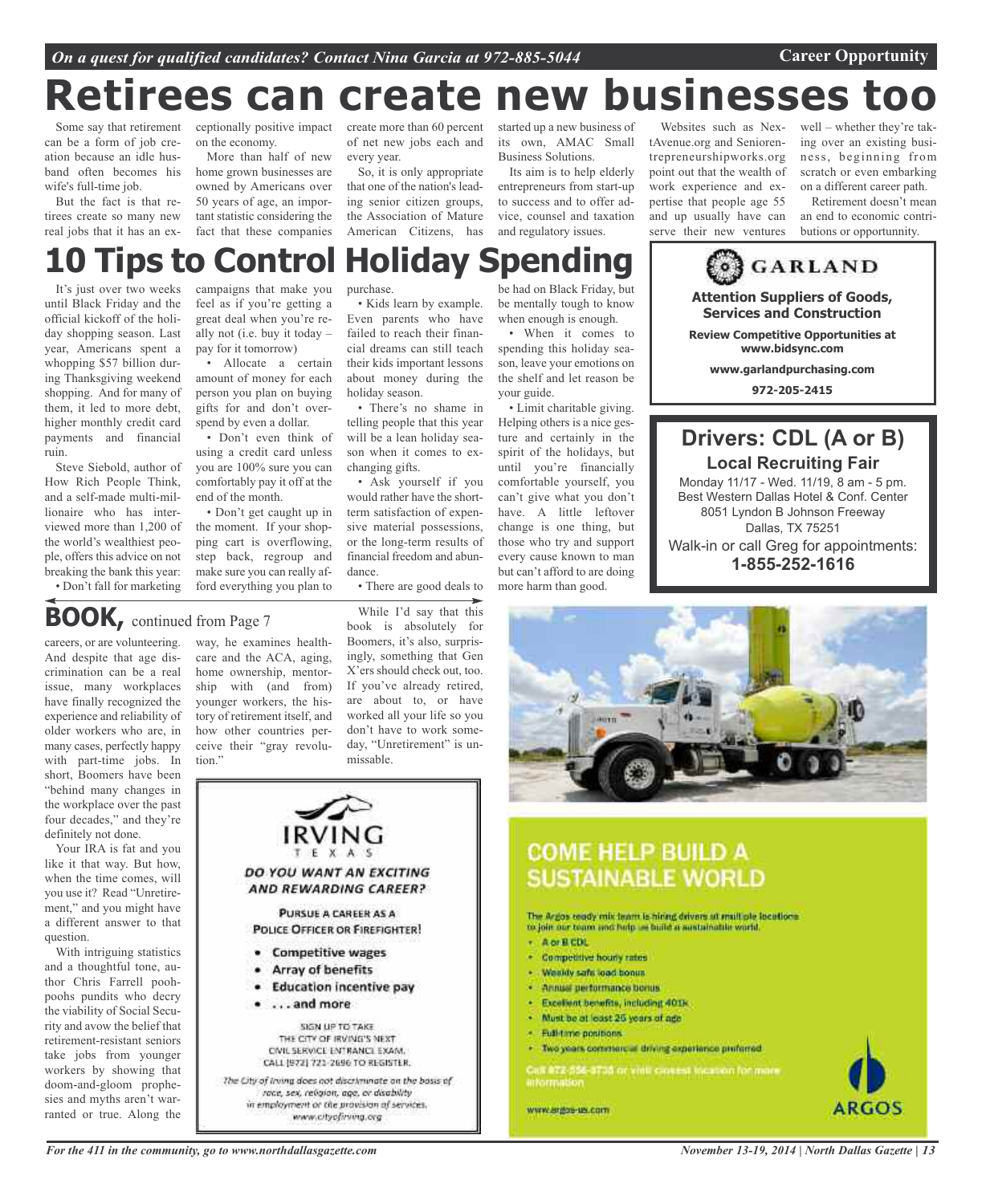## **Church Happenings www.NorthDallasGazette.com**

#### **AVENUE F CHURCH OF CHRIST IN PLANO**

**Mondays – Fridays** Call 972-423-8833 for AF-FECT, Inc. or email: AF-FECTxInc@aol.com for counseling services, resources and assistance for job readiness and training programs for individuals.

**November 16, 7:35 a.m.** Join us Sunday for our praise and worship services; and receive a blessing from God.

**November 19, 6:30 p.m.** You are invited to the Affect, Inc.'s Build Up to Strengthen, Affect to Empower Silent Auction at the Curtis Culwell Center, 4999 Naaman Forrest Blvd., Garland, Texas, 75040. Items include Vacation Trips, Autograph Memorabilia, Luggage, Spa Treatments, Massage, Maid Service, Desserts/Pastries, etc.

**November 20, 12 Noon** Join us for a Between Job Workshop at Christian Works for Children, 6320 LBJ Freeway, Dallas, 75240. Call 972-960-9981 to register.

**November 30, 9:30 a.m.** You're invited to our 5th Sunday Fellowship Services, with a meal and activities to follow.

Brother Ramon Hodridge, Minister of Education 1026 Avenue F Plano, TX 75074 972-423-8833 www.avefchurchofchrist.org

#### **BETHEL BIBLE FELLOWSHIP CARROLLTON**

 $\mathcal{L}$  , and the set of the set of the set of the set of the set of the set of the set of the set of the set of the set of the set of the set of the set of the set of the set of the set of the set of the set of the set

**November 16, 9:45 a.m.** You're invited to our Morning Pray and Mediation followed by Morning Worship Service. God will meet and bless you.

**November 19, 7 p.m.** Join us in Wednesday's Prayer and Bible Study Class with Associate Pastor Brenda Patterson teaching this week on the subject of Spiritual Warfare.

Dr. Terrance Woodson, Senior Pastor 1944 E. Hebron Parkway Carrollton, TX 75007 972-492-4300 www.bethelbiblefellowship.org  $\mathcal{L}_\text{max}$  and  $\mathcal{L}_\text{max}$  and  $\mathcal{L}_\text{max}$ 

#### **CHRIST COMMUNITY CHURCH IN RICHARDSON**

**November 16** Join us in our Morning Service as we worship, honor and praise God for His blessings to us.

Dr. Terrence Autry, Senior Pastor George Bush Fwy at Jupiter Road on the Garland/Richardson Border 972-991-0200

#### **DAYSTAR DELIVERANCE MINISTRIES**

 $\mathcal{L}_\text{max}$  , which is a set of the set of the set of the set of the set of the set of the set of the set of the set of the set of the set of the set of the set of the set of the set of the set of the set of the set of

**November, 2014** For those in need visit Helen's House Tuesdays and Fridays (exceptions are bad weather and holidays) to receive, to give, to comfort and to fellowship.

Pastor Minnie Hawthorne-Ewing 635 W. Campbell Road Suite 210 Richardson, TX 75080 972-480-0200

**FELLOWSHIP CHRISTIAN CENTER CHURCH IN ALLEN "The Ship"**

 $\mathcal{L}_\text{max}$  , which is a set of the set of the set of the set of the set of the set of the set of the set of the set of the set of the set of the set of the set of the set of the set of the set of the set of the set of

**Monday – Friday 9 a.m.-1 p.m.** TheShip3C's Prayer Lines for those that are in need are 972-649-0566 and 972-649- 0567 or they may be submitted via email to: prayerline@theship3c.org

**November 16** Join us this Sunday for our praise and worship services at 9:30 a.m. at 1550 Edelweiss Drive in Allen and bring someone with you; you will be blessed.

**November 19** You're invited to our Wednesday's 12 Noon-Day

Live Prayer and Bible Study and/or our Wednesday Night Live Prayer and Bible Study at 7 p.m. to learn more about God's Word at Joycie Turner Fellowship Hall at our 200 W. Belmont Drive location.

**November 22, 10 a.m.** Join us for Thanksgiving Services as we give thanks to God for all of His blessings not just for today, but, for everyday.

### **November 30**

You're invited to our Family and Friends Day. We celebrate our family and friends every 5th Sunday with a special service; we will be happy to see you and God will bless you.

Dr. W. L. Stafford, Sr., Ed.D. Senior Pastor 1550 Edelweiss Drive In Allen for Sunday Morning Worship. Admin. Building Address Is 200 W. Belmont Drive Allen, TX 75013 972-359-9956 www.theship3c.org

### **BIBLE WAY COMMUNITY BAPTIST CHURCH**

**November 9, 7:35 a.m.** Join us this Sunday for our praise and worship services; and receive a blessing from God.

**November 12, 7 p.m.** You're invited to our Wednesday Bible Study to learn more about God's word and how it can lead and guide you.

Dr. Timothy Wilbert, Pastor 4215 North Greenview Drive Irving, TX 75062 972-257-3766 www.biblewayirving.org  $\mathcal{L}$  , and the set of the set of the set of the set of the set of the set of the set of the set of the set of the set of the set of the set of the set of the set of the set of the set of the set of the set of the set

### **MT. OLIVE CHURCH OF PLANO (MOCOP)**

**November 9, 7:35 a.m.** Join us in Sunday School at 8:30 a.m.; stay for our Sunday prayer at 9:30 a.m. and our Worship Service at 10 a.m.



#### **November 12, 7 p.m.** You're invited to our Wednesday's Bible Study; you will learn what God has to say to you.

Pastor Sam Fenceroy Senior Pastor 300 Chisholm Place Plano, TX 75075 972-633-5511 www.mocop.org

### **SHILOH MBC IN PLANO**

 $\mathcal{L}_\text{max}$  and  $\mathcal{L}_\text{max}$  and  $\mathcal{L}_\text{max}$ 

**November 16** Come and worship with us; God will greet and bless us with words of wisdom as we celebrate the beginning of our 131st year.

**November 19 , 7 p.m.** You're invited to our Wednesday's Bible Study to learn more about God's Word.

Dr. Isaiah Joshua, Jr. Senior Pastor 920 E. 14th Street Plano, TX 75074

972-423-6695 www.smbcplano.org  $\overline{\phantom{a}}$  , and the set of the set of the set of the set of the set of the set of the set of the set of the set of the set of the set of the set of the set of the set of the set of the set of the set of the set of the s

#### **THE INSPIRING BODY OF CHRIST CHURCH**

#### **November 16, 7:30 and 11:30 a.m.**

You're invited this Sunday to our praise and worship services as we honor and magnify God's Holy name; and receive a blessing from God.

#### **November 17, 7 p.m.** Join us in Monday School

as we learn what God has to say to us.

#### **November 22, 9 a.m. – 5 p.m.**

You're invited to celebrate with us the release and book signing of Pastor Rush's latest book, "Come out Swing." Call the church for details or go the website below.

Pastor Rickie Rush 7701 S Westmoreland Road Dallas, TX 75237 972-372-4262 www.Ibocchurch.org

# **MT. OLIVE CHURCH OF PLANO**

300 Chisholm Pl. Plano, TX 75075 972-633-5511

## Answers you need, Hope for today is waiting for you...



*14 | November 13-19, 2014 | North Dallas Gazette*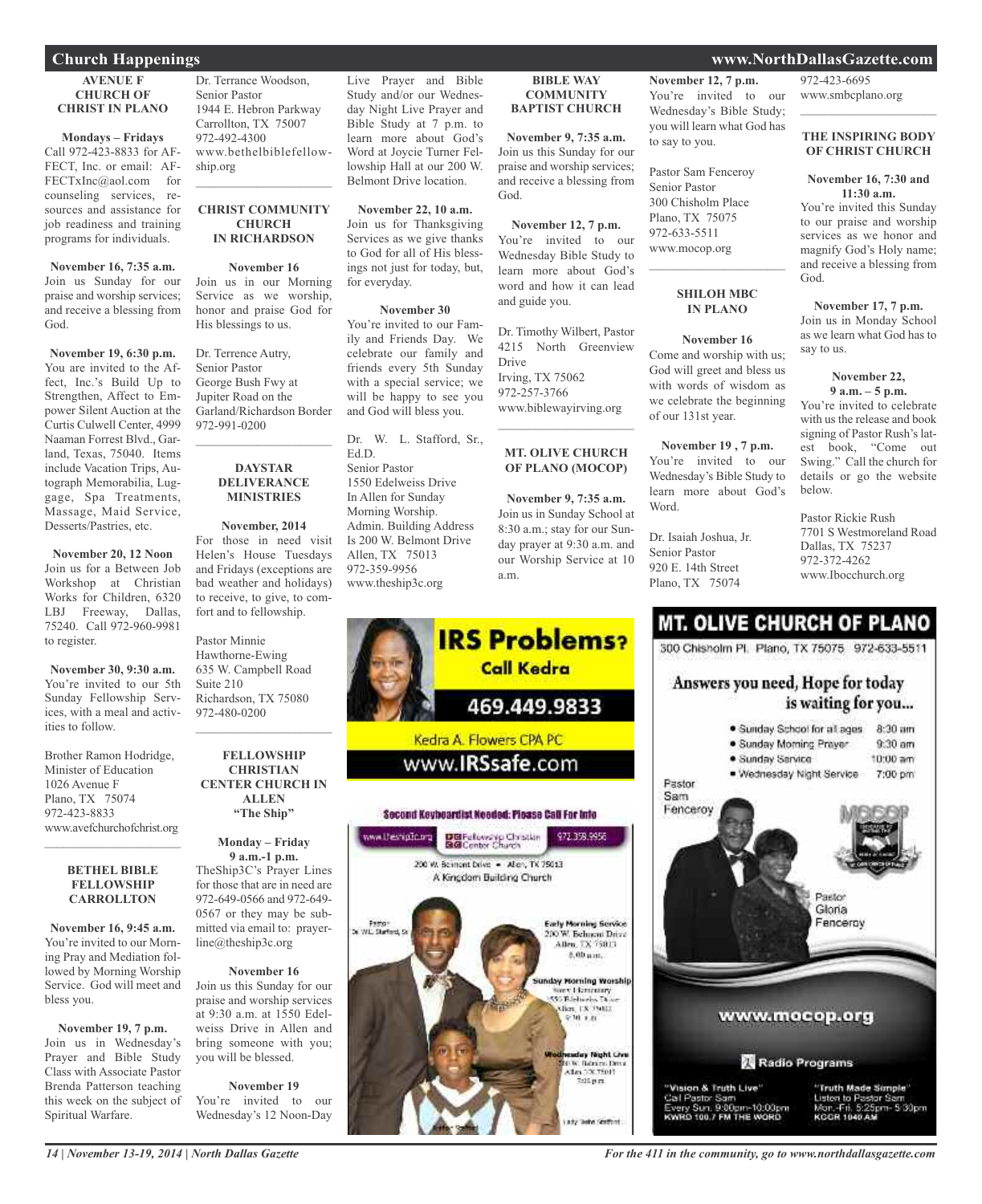# **Things to retain on life's journey**



*Send email to: businessoffice@ northdallasgazette.com to sign up for Sister Tarpley's weekly electronic newsletter.*

Work on your weaknesses until they become your strong points. Bear in mind that a great effort is usually the result of a great attitude. Learn to accept your winning battles with humility, and your losing battles with grace.

Ignore those who discourage you, they don't know "your story." Mark Twain once said, "Keep away from People who try to belittle your ambitions. Small people always do that . . ."

Remember that talent is God-given; learn to be humble and thankful. Fame in life is man-given; and conceit is self-given, therefore be very careful; and understand the difference.

Do what has to be done, when it has to be done, and as well as it can be done. Always give your best; a successful life is built one day at a time. Tough decisions that you make will test your courage,

reveal your weaknesses.

The importance of a lesson learned is not what you get from it, but what you become because of it. Do not allow yourself to get like concrete—all mixed up and permanently set.

In real life, people don't care how much you know until they know how much you care. Henry Ford once said, "Even a mistake may turn out to be the one thing necessary to a worthwhile achievement." Some life changing inventions are often the result of an error.

You may not be able to change the world you see around you, but you can change the way you see the world; you will be measured by your reactions to life's inequities.

Never accept the negative until you have thoroughly explored the positive. People that never do any more than they get paid for, will never get paid for any more than they do.

My maternal grandfather, Mr. James Baker once said, "You can't pay a man enough money to do a good job, the good job that he will do comes from within." Make happiness a habit.

Enjoy life even when trou-

improve your strengths and bles spring up. Take one day at a time. Learn to accept large and small victories. It has been said that no one is born happy. Everyone makes his own happiness.

> Accept change. Realize that change and problems will come whether we want them or not. Learn from the problems in their life. At

times what looks like a disaster may turn out to be the best thing that happened to you. Don't give up. Survivors do what has to be done, no matter how overwhelming the odds are.

Reach out to others. Cherish involvement with others. Be a giver. Duke University researchers found that one of the best



*Reverend Larry Gardner, Sr., Associate Pastor at Bethel Bible Fellowship Church in Carrollton, Texas; and the Evangelism and Outreach in Prison Ministry*





|                          | <b>Avenue F Church of Christ</b><br>1026 Avenue F · Plano, TX 75074<br>972-423-8833<br>www.avefchurchofchrist.org                      |                     |
|--------------------------|----------------------------------------------------------------------------------------------------------------------------------------|---------------------|
|                          | Early Sunday Morning<br>Sunday Bible Class9:45 am<br>Sunday Morning Worship10:45 am<br>Evening Worship3:00 pm<br>Wednesday Bible Class | .8:00 am<br>7:00 pm |
| Ramon Hodridge, Minister | Radio Program @ 7:30 am on                                                                                                             |                     |

*Radio Program @ 7:30 am on KHVN 970 AM Sunday Mornings*





Live in the present. "Life lies in letting go, in giving up your grievances," writes Mildred Newman and Bernard Berkowitz in How To Be Your Own Best Friend. They warn that if we spend our energies being angry with the people who once disappointed us, we won't have any left over for what we need now.

"Not one of us can bring back yesterday or shape tomorrow," adds Fredrick Buechner in The Hungering Dark. "Only today is ours and it will not be ours for long; and once it is gone, it will never in all time be ours again."

Do not afraid to dream. People go about their tasks without weariness if they have a goal and a belief in what they are doing. They have a purpose, a dream.

There are people that continue to live in spite of their disappointments and trials. When they find themselves in tough circumstances, they bravely overcome them.

They not only survive, they confront their stresses and sorrows in ways that deepen their lives. They go on with grace, distinction and courage.

It has been said that the trials of life are far less important than how one deal with them. By adopting a special outlook on life, many others can learn to be a survivor.

It is always worth the effort to be a survivor. This longing to beat the odds, to conquer our own weakness, has carried humanity through its long history. It is the cry of the heroic in all of us.



Worship Times: 8 and 11 a.m. Sunday School: 9:45 a.m. Mid-week: Wednesday at 7:00 p.m. Youth Church: Every 3rd, 4th, and 5th Sunday at 10:45 a.m. AWANA: Wednesday at 6:30 p.m. Contact Information: 972-423-6695 www.smbcplano.org